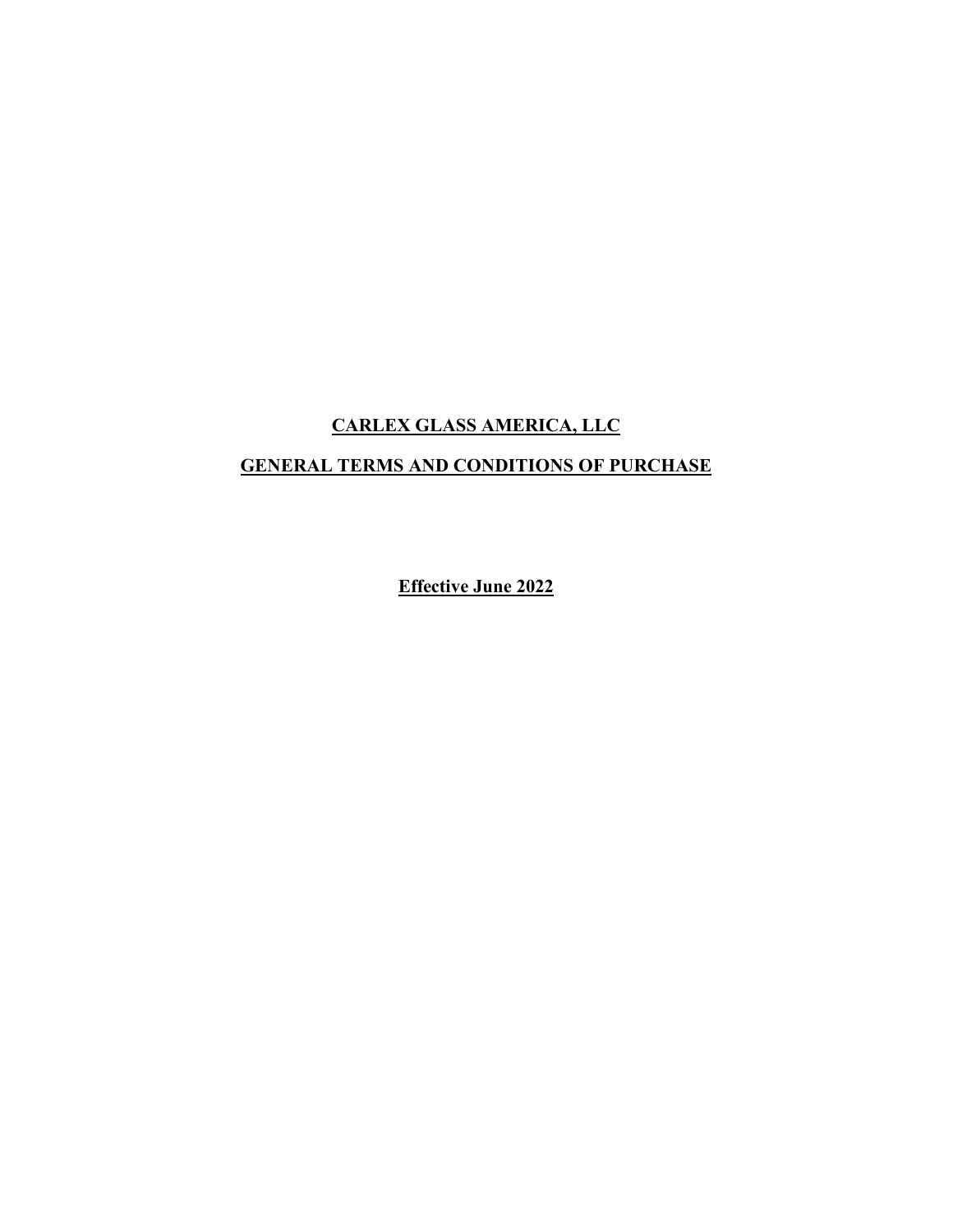# **Table of Contents**

| 1.               |     |                            |  |  |  |
|------------------|-----|----------------------------|--|--|--|
|                  | (a) |                            |  |  |  |
|                  | (b) |                            |  |  |  |
|                  | (c) |                            |  |  |  |
|                  | (d) |                            |  |  |  |
|                  | (e) |                            |  |  |  |
| 2.               |     |                            |  |  |  |
| 3.               |     |                            |  |  |  |
|                  | (a) |                            |  |  |  |
|                  | (b) |                            |  |  |  |
|                  | (c) |                            |  |  |  |
|                  | (d) |                            |  |  |  |
|                  | (e) |                            |  |  |  |
| $\overline{4}$ . |     |                            |  |  |  |
|                  | (a) |                            |  |  |  |
|                  | (b) |                            |  |  |  |
|                  | (c) |                            |  |  |  |
|                  | (d) |                            |  |  |  |
| 5.               |     |                            |  |  |  |
| 6.               |     |                            |  |  |  |
| 7.               |     |                            |  |  |  |
|                  | (a) |                            |  |  |  |
|                  | (b) |                            |  |  |  |
| 8.               |     |                            |  |  |  |
|                  | (a) | $\frac{\text{Supply}}{10}$ |  |  |  |
|                  | (b) |                            |  |  |  |
| 9.               |     |                            |  |  |  |
|                  | (a) |                            |  |  |  |
|                  | (b) |                            |  |  |  |
|                  | (c) |                            |  |  |  |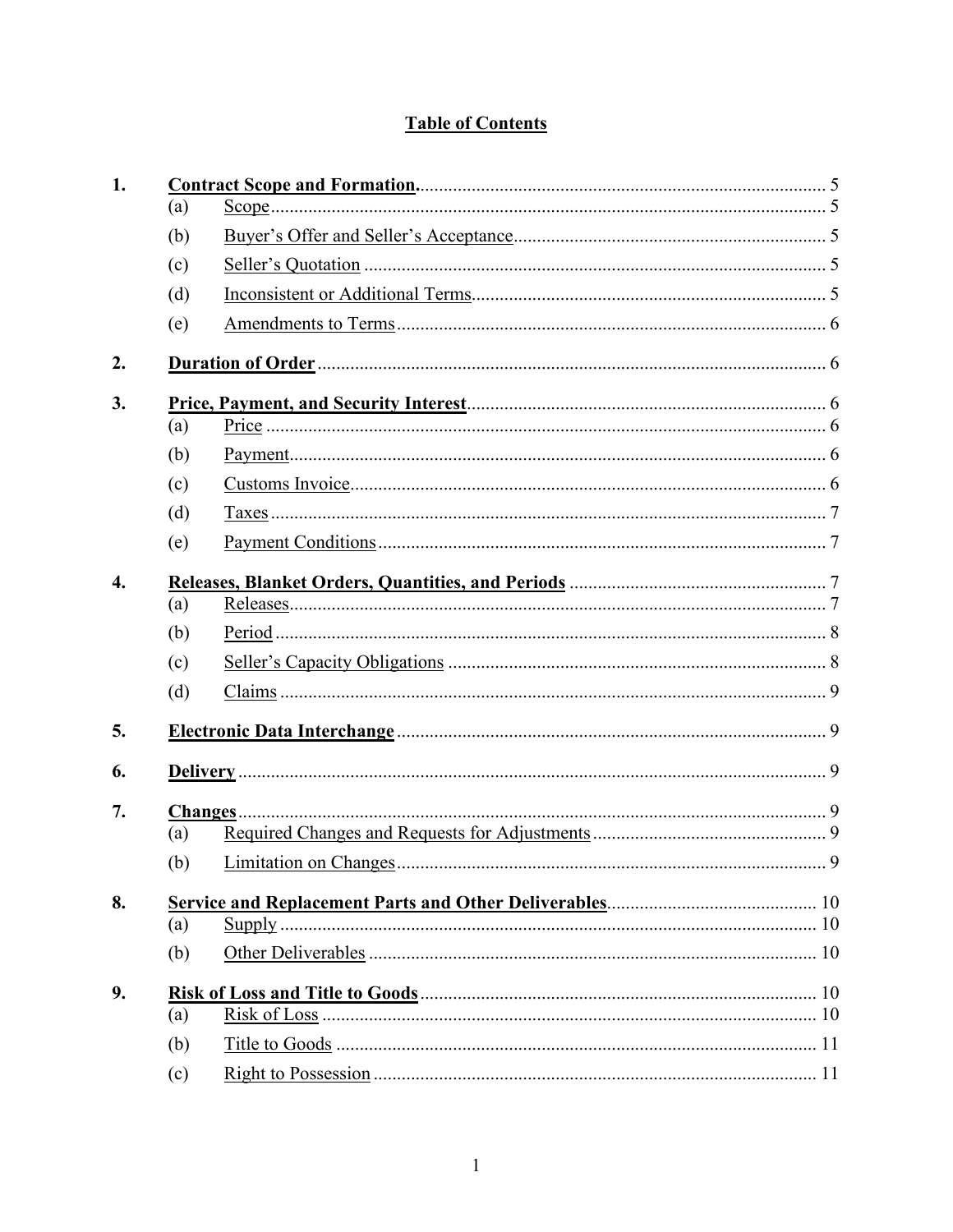| 10. |                                                                     |               |  |  |
|-----|---------------------------------------------------------------------|---------------|--|--|
| 11. |                                                                     |               |  |  |
| 12. | (a)                                                                 |               |  |  |
|     | (b)                                                                 |               |  |  |
|     | (c)                                                                 |               |  |  |
|     | (d)                                                                 |               |  |  |
|     | (e)                                                                 |               |  |  |
|     | (f)                                                                 |               |  |  |
|     | (g)                                                                 |               |  |  |
|     | (h)                                                                 |               |  |  |
| 13. |                                                                     |               |  |  |
|     | (a)                                                                 |               |  |  |
|     | (b)                                                                 |               |  |  |
|     | (c)                                                                 |               |  |  |
| 14. |                                                                     |               |  |  |
| 15. |                                                                     |               |  |  |
|     | (a)                                                                 |               |  |  |
|     | (b)                                                                 |               |  |  |
|     | (c)                                                                 |               |  |  |
|     | (d)                                                                 |               |  |  |
|     | (e)                                                                 |               |  |  |
|     | (f)                                                                 |               |  |  |
|     | (g)                                                                 |               |  |  |
| 16. | <b>Property Furnished or Purchased by Buyer or Its Customer for</b> |               |  |  |
|     | (a)                                                                 | Seller's Use. |  |  |
|     | (b)                                                                 |               |  |  |
|     | (c)                                                                 |               |  |  |
|     | (d)                                                                 |               |  |  |
|     | (e)                                                                 |               |  |  |
|     | (f)                                                                 |               |  |  |
|     |                                                                     |               |  |  |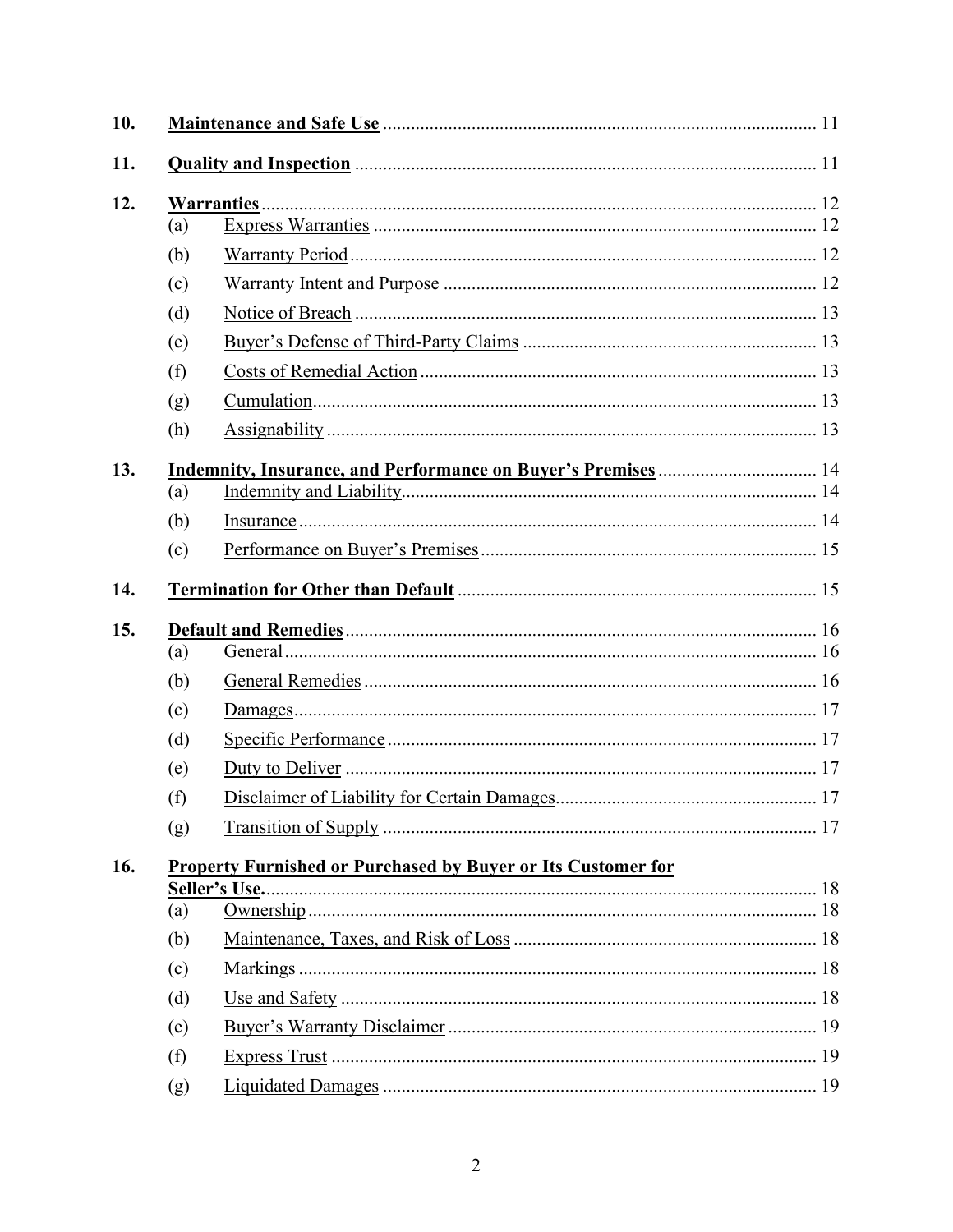| 17. | (a)        |                                                                     |  |
|-----|------------|---------------------------------------------------------------------|--|
|     | (b)        | Maintenance, Repair, Alteration, Use, Replacement, and Insurance 19 |  |
|     | (c)        |                                                                     |  |
|     | (d)        |                                                                     |  |
|     | (e)        |                                                                     |  |
| 18. |            |                                                                     |  |
|     | (a)        |                                                                     |  |
|     | (b)        |                                                                     |  |
|     | (c)        |                                                                     |  |
|     | (d)        |                                                                     |  |
|     | (e)        |                                                                     |  |
|     | (f)        |                                                                     |  |
| 19. |            |                                                                     |  |
|     | (a)        |                                                                     |  |
|     | (b)        |                                                                     |  |
|     | (c)        |                                                                     |  |
|     | (d)        |                                                                     |  |
|     | (e)        |                                                                     |  |
|     | (f)        |                                                                     |  |
|     | (g)        |                                                                     |  |
| 20. |            |                                                                     |  |
| 21. |            |                                                                     |  |
|     | (a)        |                                                                     |  |
|     | (b)<br>(c) |                                                                     |  |
|     |            |                                                                     |  |
| 22. |            |                                                                     |  |
| 23. |            |                                                                     |  |
| 24. |            |                                                                     |  |
|     | (a)        |                                                                     |  |
|     | (a)        |                                                                     |  |
|     | (b)        |                                                                     |  |
| 25. |            |                                                                     |  |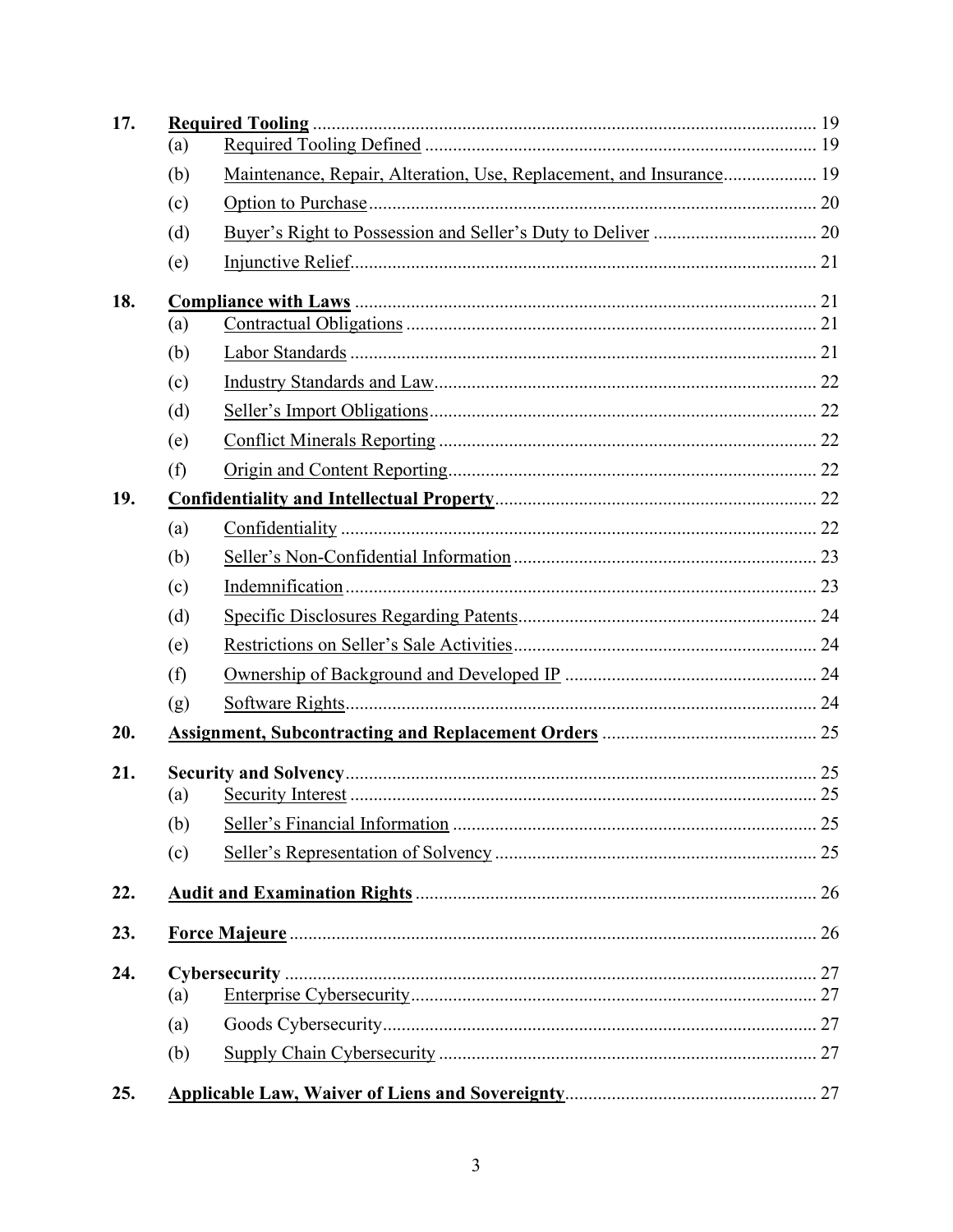|     | (a) |  |  |
|-----|-----|--|--|
|     | (b) |  |  |
|     | (c) |  |  |
|     | (d) |  |  |
|     | (e) |  |  |
| 26. |     |  |  |
| 27. |     |  |  |
| 28. |     |  |  |
| 29. |     |  |  |
| 30. |     |  |  |
| 31. |     |  |  |
| 32  |     |  |  |
| 33. |     |  |  |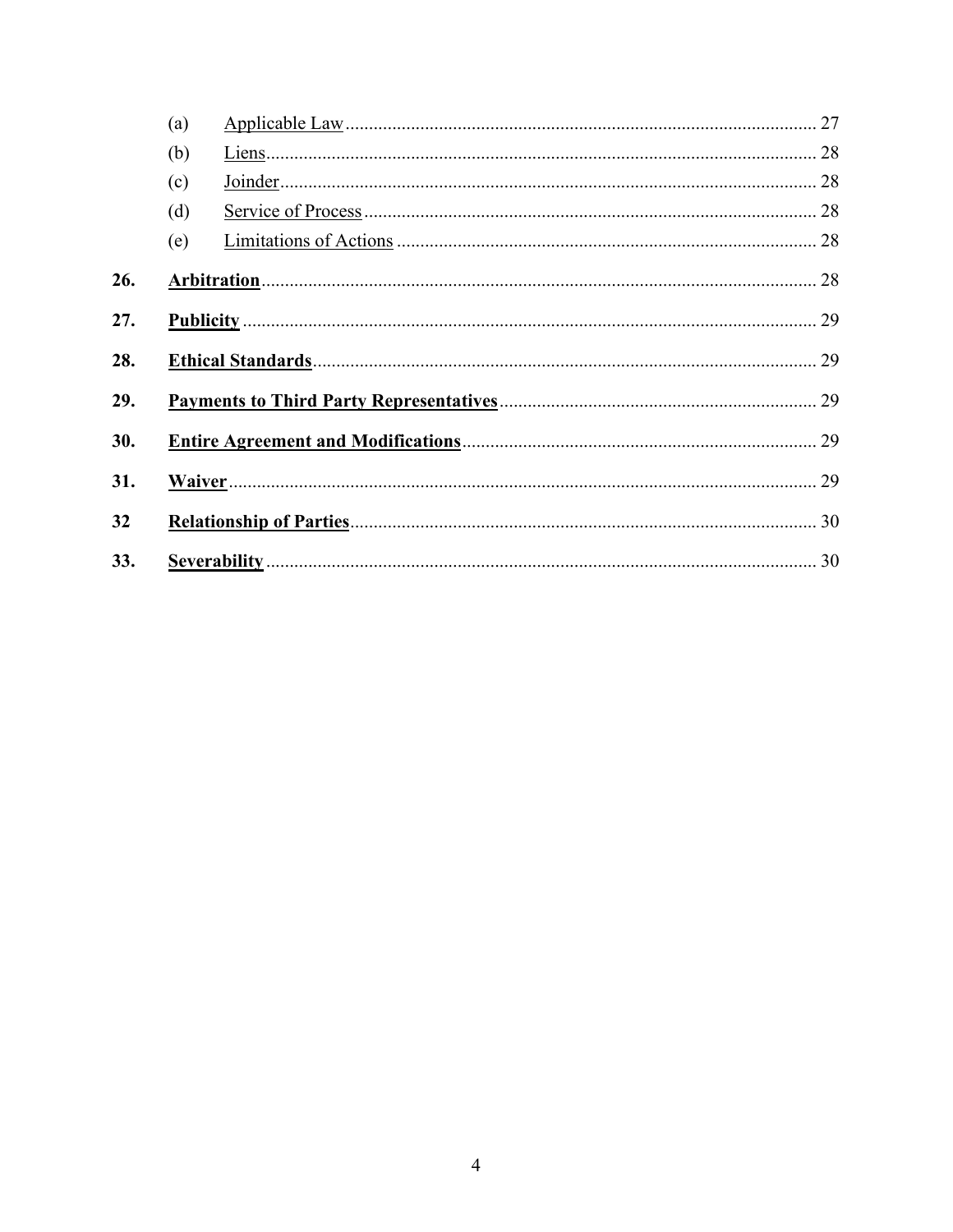### **CARLEX GLASS AMERICA, LLC ("Buyer")**

#### **GENERAL TERMS AND CONDITIONS OF PURCHASE**

#### **1. Contract Scope and Formation.**

(a) Scope. These General Terms and Conditions of Purchase ("Terms") automatically apply to and are a part of all written and oral purchase orders and amendments thereto and any Releases (as defined below), purchase agreements, supply agreements or similar documents issued to Seller by Buyer (collectively referred to as an "Order"). All goods and services (whether or not ancillary to a sale of goods) such as production and service parts, raw materials, equipment, tooling, Furnished Property, engineering and design work, documents and data, components, intermediate assemblies, work in process, and end products to be provided under an Order are included in the term "Goods." The Buyer named above may from time to time administer purchasing for its Affiliates and issue Orders containing its name or logo but identifying a different entity as the "Buyer." Seller acknowledges and agrees that no such Order shall constitute or be interpreted to represent an Order of the Buyer named above or a guaranty by the Buyer named above of any obligations or liabilities of the Affiliate identified on an Order as the Buyer. An "Affiliate" is an entity directly or indirectly controlled by a party, or an entity which directly or indirectly controls or is under common control with a party. "Control" means at least a 51% voting or management interest.

(b) Buyer's Offer and Seller's Acceptance. Each purchase order, together with these Terms, is an offer by Buyer or its Affiliate as identified in the Order as the Buyer to the party to whom such Order is addressed ("Seller") to enter into the agreement it describes. It shall be the complete and exclusive statement of such offer and agreement. Seller accepts an Order by returning a copy thereof signed by Seller within seven days of the date of receipt, by beginning work or performance, including preparation to provide the Goods, by delivering any Goods, or by failing to expressly reject the Order within ten (10) days of receipt. A purchase order is an adequate document to satisfy any statute of frauds.

(c) Seller's Quotation. An Order does not constitute an acceptance by Buyer of any quotation or proposal of Seller. Reference in an Order to any such quotation or proposal shall not constitute an addition to or a modification of any of the terms or conditions of an Order, except that a specific item of a quotation or proposal referenced and adopted by an Order may be included in an Order and does not constitute adoption of any other portion of the quotation or proposal.

(d) Inconsistent or Additional Terms. BUYER EXPRESSLY OBJECTS TO AND REJECTS ANY ADDITIONAL OR DIFFERENT TERMS OR CONDITIONS PROPOSED BY SELLER, WHETHER IN A QUOTE, ACKNOWLEDGMENT, INVOICE OR ANY OTHER DOCUMENT ISSUED BY SELLER, AND NO SUCH TERMS SHALL BIND BUYER. Other Provisions. An Order also includes other provisions (as amended from time to time) applicable to the Buyer's purchase of Goods, which may be found on the Buyer's website at http://www.carlex.com/suppliers/ and/or which have been or will be provided to Seller, including but not limited to the Carlex Supplier Quality Manual, Carlex Supplier Route Guide, Carlex International Supplier Routing guide, Carlex Material Identification and Shipping Label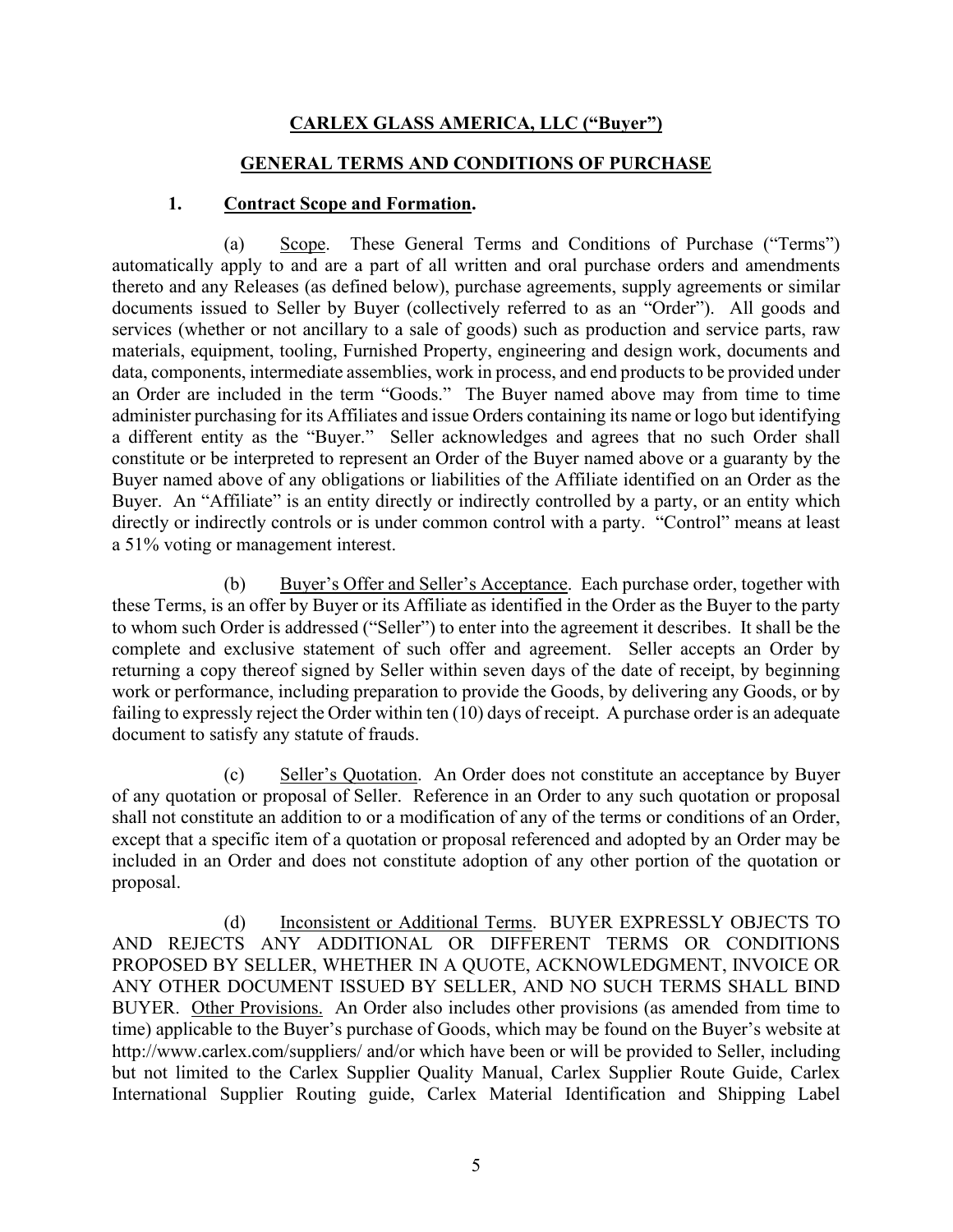Standards, and other guides and manuals (together, the "Buyer Guides"), which are incorporated into an Order by this reference. In the event of a conflict between any Buyer Guides and these Terms, these Terms shall govern.

(e) Amendments to Terms. No exception to, deviation from, or waiver of these Terms shall be valid or binding on Buyer unless specified on the face of an Order or Order amendment or made in a signed writing by a vice president or senior manager of Buyer. Any such exceptions, deviations or waivers shall apply only to the specific purchase order for which they are granted and shall not constitute a course of dealing.

**2. Duration of Order**. If no specific period or expiration date is stated in an Order, it shall continue for the life of the project or programs for which the Goods are to be used in production or resold by the Buyer, including for service parts, or until otherwise terminated as provided by these Terms or a specific provision in an Order. Expiration or termination of an Order shall not affect warranty, non-disclosure, and other obligations which by their nature may continue beyond an obligation to provide the Goods. If a specific term is stated in an Order it shall continue for such period and then expire, subject to other provisions of these Terms.

## **3. Price, Payment, and Security Interest.**

(a) Price. Seller shall furnish the Goods at the firm, fixed prices specified in an Order for the duration of the Order. The prices specified in an Order shall be complete, and no additional charges or surcharges of any type may be charged, and no price increases shall be permitted for any reason, including but not limited to, for current or increased cost of materials, components, fuel, energy, labor, custom duties, tariffs, taxes, currency fluctuations, storage, insurance, packaging, labeling, transportation, or overhead, regardless of foreseeability at the time the Order is issued. All prices are in the currency applicable at the place of issuance of the Order unless otherwise specified on the face of the Order and are DDP destination (Incoterms 2020). Seller warrants that the prices for the Goods are not less favorable than those currently extended to any other customer for the same or similar goods in similar quantities. If Seller reduces its price of goods sold to other customers during the term of an Order, Seller agrees to reduce the prices of the Goods correspondingly.

(b) Payment. Unless otherwise stated on the face of an Order, payment terms are net 60 from the Payment Start Date. The "Payment Start Date" shall be the later of the date on which Seller's invoice is received by Buyer or the date of receipt of the Goods at the destination. Buyer shall pay for Goods on a Net Settlement Basis for all of the accounts of Seller arising from an Order and other agreements Seller has with Buyer. "Net Settlement Basis" means that, unless prohibited by law, Buyer may set off and recoup against Buyer's accounts payable to Seller any amounts which Buyer determines in commercial good faith that Seller or any Seller Affiliate is liable to Buyer or any Affiliate of Buyer, under any Order or other agreements between Seller or any Seller Affiliate and Buyer or any Buyer Affiliate. Buyer may do so without advance notice to Seller. Payment shall not constitute acceptance of non-conforming Goods and shall not limit or affect any rights or remedies of Buyer.

(c) Customs Invoice. If Goods will cross an international border during delivery and if Buyer has any responsibilities under an Order for obtaining clearance, Seller shall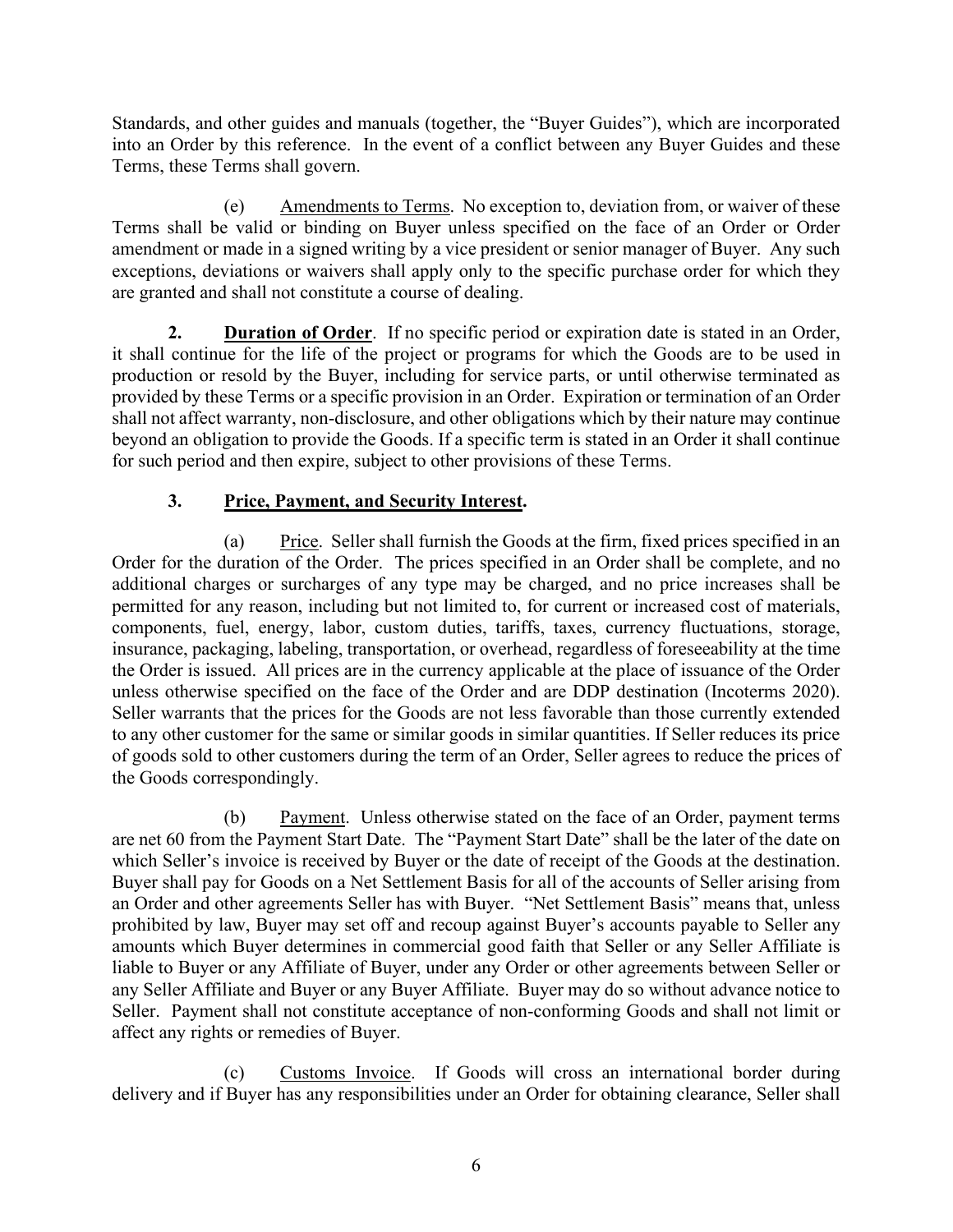provide a commercial invoice to Buyer in the form and content as required by Buyer's Guides or otherwise and for customs clearance within a reasonable amount of time requested by Buyer to facilitate the timely clearance. The invoice shall be in English, or in the specific language of the destination country as directed by Buyer.

(d) Taxes. Seller's price includes all taxes, customs duties, and tariffs, provided that any national, state/provincial and local sales, use, excise, recoverable value added, and/or privilege taxes, if applicable, will be identified on Seller's invoice separately from the price. If Seller is obligated by law to charge any excise, value-added and/or similar tax to Buyer, Seller shall ensure that it is invoiced to Buyer and once collected is promptly remitted by Seller to the appropriate government authority, all in accordance with applicable laws so as to allow Buyer (without any registration with the government) to reclaim such excise, value-added and/or similar tax from the appropriate government authority. Seller transfers to Buyer all taxes, fees, and duties which are recoverable by Seller and shall cooperate with Buyer to enable Buyer to recover such sums.

(e) Payment Conditions. Notwithstanding the particular payment terms applicable to an Order: (i) if Buyer is to be paid by its customer for Furnished Property, Seller shall not earn a right to payment for such Furnished Property before Buyer is paid by its customer for same; (ii) Buyer may, at its option, upon notice to Seller, revise its payment terms for Goods to take into account any change in the payment terms of Buyer's customer applicable to the Goods under any Order; and (iii) for Furnished Property and equipment installed at Buyer's premises, Buyer may demand from Seller sworn statements and waiver of liens before payment.

### **4. Releases, Blanket Orders, Quantities, and Periods.**

(a) Releases. If an Order is a "blanket order," "requirements contract," or in some other manner indicates Buyer's obligation to purchase is limited to those Goods and quantities in Releases or other written delivery instructions from Buyer ("Blanket Order"), Buyer's obligation to purchase the Goods is expressly contingent upon the issuance of a release, call off, or other written delivery instructions by Buyer ("Releases") identifying the Goods and materials and quantities to be purchased and providing delivery schedules and directions. A Release shall be part of the applicable Order. If a quantity term is not stated in an Order or otherwise provided, all Orders for Goods used in production by Buyer or its customer, or in and for their corresponding service and replacement parts, are presumed to be Blanket Orders for 100% of Buyer's requirements for the life of Buyer's customer's program. As to a Blanket Order, Seller shall not fabricate or assemble any Goods, procure materials, nor ship any Goods, except to the extent specifically authorized by an Order or by written Releases. Seller shall maintain at its expense and risk components, materials and finished Goods necessary to assure a continued supply of Goods in forecasted amounts at the latest design level. Subject to change by Buyer's Releases, Seller is authorized to fabricate and assemble up to two weeks of finished Goods inventory and acquire up to an additional six weeks of component and materials inventory based on Buyer's latest Releases. Buyer shall be obligated only to purchase Goods and those components and materials fabricated or acquired by Seller in reliance on the firm periods provided above or in a Release or Order that specifically establishes a different firm or fixed quantity. Buyer shall have no liability for payment of Goods delivered to Buyer which are in excess of firm quantities specified in an Order (including Releases). Seller accepts the risk associated with the lead times of the various components if they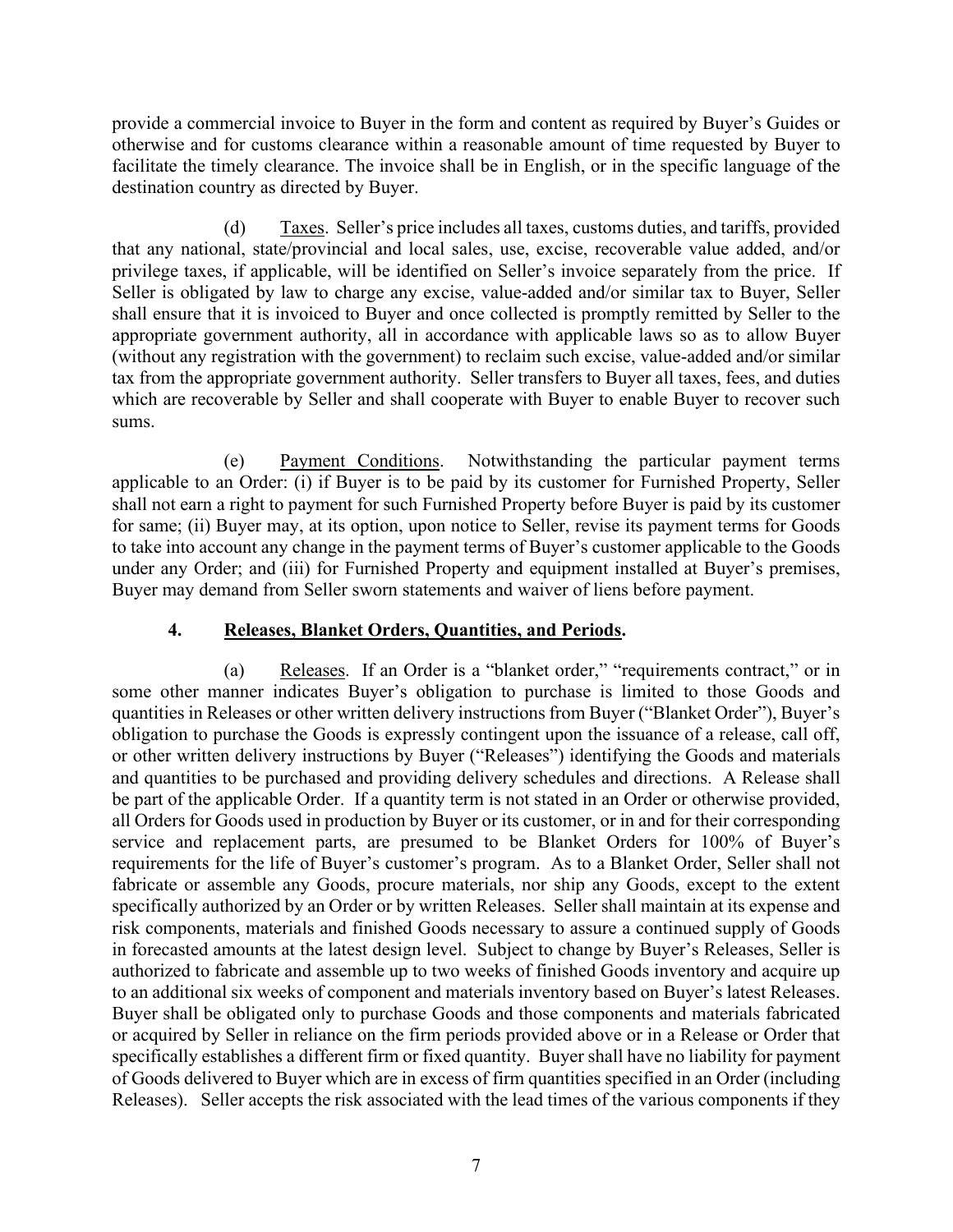are beyond the firm Release quantities provided by Buyer. Buyer may return shipments in excess of quantities released or ordered to Seller at Seller's expense for all packing, handling, sorting and transportation charges. Notwithstanding anything to the contrary in an Order, Seller is obligated to provide quantities as required in Releases issued to Seller. A provision providing for Seller to provide a percentage or range of percentages of Buyer's requirements is not a guarantee of any specific quantity of Goods that must be purchased by Buyer, and the actual range of purchases pursuant to Releases can be substantially different from the percentages of estimates given, without any change in the obligation of Seller. A reference in a Blanket Order to a range or a specific quantity of Goods is an estimate based upon information from Buyer's customer or other sources and is not a guarantee of the quantity to be purchased. Releases may be modified by Buyer at any time to the extent not contrary to specific terms of an Order. Buyer may temporarily suspend delivery or modify delivery dates for firm or fixed quantities.

(b) Period. If a Blanket Order has no specific period of validity and/or is not for the life of a program, the obligation of Seller to sell under the prices and other terms of a Blanket Order continues for the longer of the periods in which Buyer issues Releases to Seller and a reasonable period after Buyer's written notice of termination, which shall be not less than 12 months, unless Buyer specifies a shorter period in writing. Buyer has relied and/or will rely in its relations with its customer upon Seller's obligations to sell under an Order, and re-sourcing to an alternate supplier usually cannot occur in less than 12 months. Seller has no right to terminate any Order or Release except for Buyer's failure to pay undisputed amounts due which remains uncured for 60 days after written notice and also subject to other provisions in these Terms, including transition obligations. The inclusion in an Order of prices for periods beyond the term of any firm period of commitment to deliver in an Order obligates Seller to accept a new or renewed Order at such prices, but is not an implied extension of any commitment of Buyer to purchase. If an Order contains a specific period of commitment, the commitment of Seller continues for the period covered by an Order and thereafter, at the prices in effect at the end of the specific period, for a reasonable period (at least 12 months, unless Buyer specifies a shorter period in writing) after written notice by Seller that it no longer wishes to supply under such prices, so that Buyer may have adequate time to resource supply of the Goods.

(c) Seller's Capacity Obligations. A reference to quantities of production Goods contained in an Order for tooling or other Furnished Property is to obtain a warranty of performance for the Furnished Property and/or of the Goods to be produced with the Furnished Property and is not an obligation or commitment by Buyer to purchase any particular quantity of production Goods. A reference in an Order to a minimum or maximum quantity of production of Goods is a warranty by Seller of its commitment to maintain the indicated capacity and production levels and is not a guarantee of a quantity of Goods to be ordered by Buyer. Seller is responsible for any costs incurred to comply with Buyer's Releases, including but not limited to costs to increase capacity to a reasonable amount above estimated or historical maximum quantities. Seller shall maintain production and delivery capacity so that deliveries can be made in accordance with Buyer's Releases. Seller shall immediately inform Buyer if there is any risk of deviation from Releases and shall take all available measures to avoid such deviation. Seller is aware that the actual need for the Goods is driven by the requirements of Buyer's customers and that Seller must remain flexible to adjust to these and other contingencies.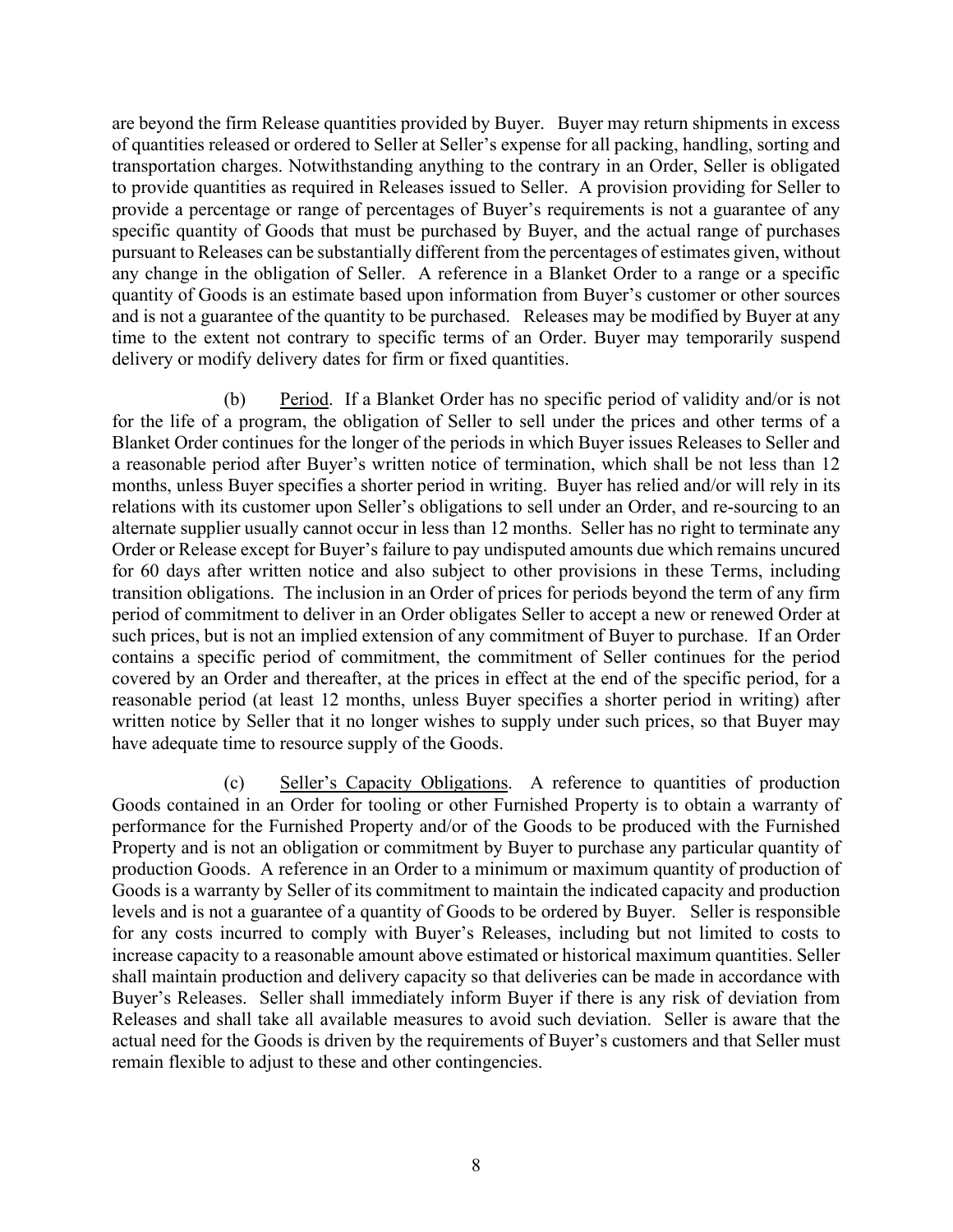(d) Claims. Any claims by Seller related to Buyer's alleged failure to comply with obligations to release and/or purchase firm or other quantities of Goods must be made in writing within 120 days of the date such claim accrues, or the claim is barred, released and abandoned.

**5. Electronic Data Interchange.** Seller shall comply with all Buyer Guides and requirements related to participation in electronic data interchange and computer access.

**6. Delivery.** Seller shall maintain a 100% on time delivery record and a 100% compliance record with other Order requirements. Delivery must be on the date indicated in an Order, if any, unless otherwise directed by Buyer. Seller shall comply with delivery, documentation, marking, and other logistics requirements in Buyer's Guides. If an Order is a Blanket Order or if no delivery schedule is provided, deliveries are to be made only in quantities and at times specified in Releases as they may be amended by Buyer. Buyer may, from time to time, change delivery schedules or direct temporary suspension of scheduled shipments without additional charge. Time is of the essence as to delivery and other performance by Seller.

### **7. Changes.**

(a) Required Changes and Requests for Adjustments. Buyer reserves the right at any time to direct Seller to make changes in quantities, drawings, specifications, testing or quality control, packaging, shipment, scope of work and other specific terms of an Order. Seller shall consider and advise Buyer of the potential impact of a design change on the Goods and on the system or assembly in which the Goods are used, including regarding their performance. Any actual or projected impact on price (higher or lower) or time for performance necessarily resulting from a Buyer directed change shall be reported by Seller to Buyer, and any adjustment to price or schedules shall be requested by Seller in writing, with all supporting documentation, within ten (10) days of receipt of Buyer's written change directive or within such other time as Buyer may direct or as may be required by Buyer's customer. Time is of the essence for Seller's request. Buyer shall issue an Order amendment promptly if it agrees with Seller's request. If Buyer disagrees, the parties shall negotiate in good faith to achieve an equitable adjustment. Seller shall diligently and promptly perform an Order and all Buyer directed changes while its request is being evaluated and during any period of dispute regarding Buyer's directed changes. The price may be adjusted solely to compensate Seller for increased costs of materials and other direct production costs (excluding overhead and profit) directly and necessarily incurred as a result of the changes, and the terms for performance shall be adjusted only for the period actually required to comply with the changes. Buyer shall have the right to audit all relevant records, facilities, work or materials of Seller to verify any request. Except as otherwise specifically required by an Order, any purported change or adjustment in price or time shall be binding on Buyer only if made in a written Order amendment issued by Buyer.

(b) Limitation on Changes. Without the prior approval of Buyer on the face of an Order amendment, Seller shall make no changes to any Order or the Goods covered by an Order, including, without limitation, changing: (i) any third party supplier to Seller of services, raw materials or goods used by Seller in connection with its performance under an Order, (ii) the facility from which Seller or its supplier operates, (iii) the price of any of the Goods covered by an Order, (iv) the nature, type or quality of any services, raw materials or goods used by Seller or its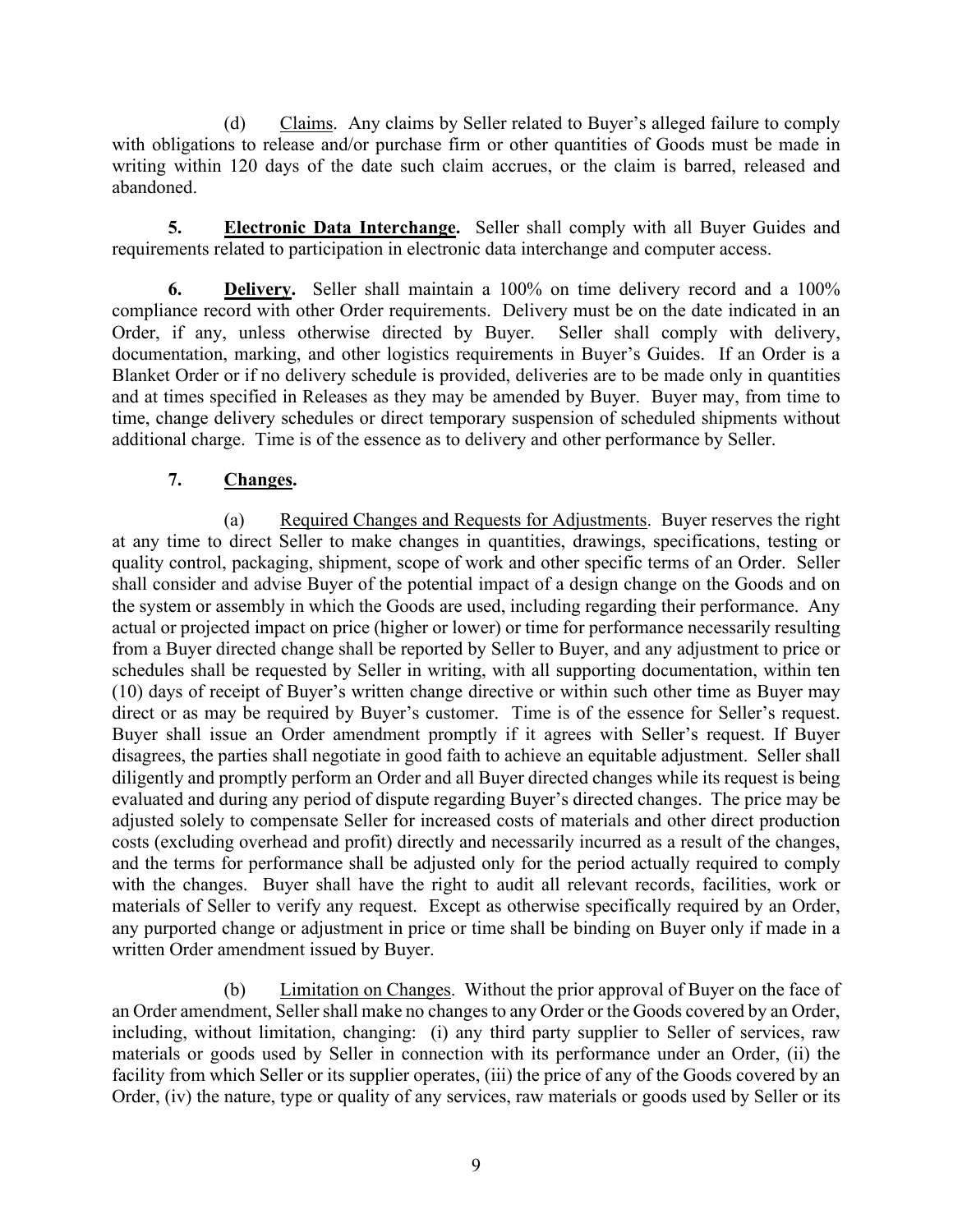suppliers in connection with an Order; (v) the fit, form, function, appearance, performance of any Goods covered by an Order; or (vi) the production method or any process or software used in the production or provision of any Goods under an Order. Any changes by Seller to any Order or the Goods covered by an Order without the prior approval by Buyer on the face of an Order amendment or in a signed writing by Buyer's senior manager or vice president shall constitute a breach of an Order.

### **8. Service and Replacement Parts and Other Deliverables.**

(a) Supply. Seller shall sell Goods to Buyer as ordered and released by Buyer for use in production and as service and aftermarket replacement parts. During the period in which Buyer is required by its customer to provide service or replacement parts, if such period has been defined in the Order or some other written communication between Buyer and Seller, or for 15 years after the end of production, whichever is longer, Seller shall sell Goods to Buyer as ordered to fulfill Buyer's or its customer's service and replacement parts requirements. Unless Buyer otherwise agrees in writing, the price during the first five years of this period shall be those in effect at the conclusion of purchases for production for Buyer's customer, plus any actual costs for any unique packaging required for Goods intended for service and aftermarket. For the remainder of this period, the price for Goods shall be as agreed to by the parties, not to exceed the lower of: (i) the actual cost of manufacture and a reasonable percentage contribution to overhead and profit, not to exceed the percentage on production Goods; (ii) the price at which Buyer is obligated to sell to its customer; or (iii) the price at the conclusion of production for use by Buyer's customer, plus any actual costs for any special set up or unique packaging required for Goods intended for service and aftermarket. When requested by Buyer, Seller shall make service literature and other materials available in English at no additional charge to support Buyer's service and replacement part sales activities.

(b) Other Deliverables. Upon Buyer's request and without charge, Seller shall furnish Buyer with design and production documents and data, including the following:

(i) Appropriate Seller and third-party certification of all Goods requiring calibration and testing prior to delivery.

(ii) Product descriptions, specifications, brochures, technical manuals, safe use documents (described below), license agreements, supporting materials and other printed information relating to the Goods or any components of the Goods.

(iii) Complete drawings (including CAD), specifications, and engineering design and production data and reports (including DVP & R, DFMEA, PVP & R) for the Goods and for any Furnished Property.

## **9. Risk of Loss and Title to Goods.**

(a) Risk of Loss. All shipments not made by Buyer or an agent engaged by Buyer are at the risk of Seller until receipt at Buyer's location or other final destination designated in an Order or other writing by Buyer, regardless of the delivery point pursuant to the delivery terms, unless risk of loss is assumed by Buyer in writing. Seller shall insure the Goods at their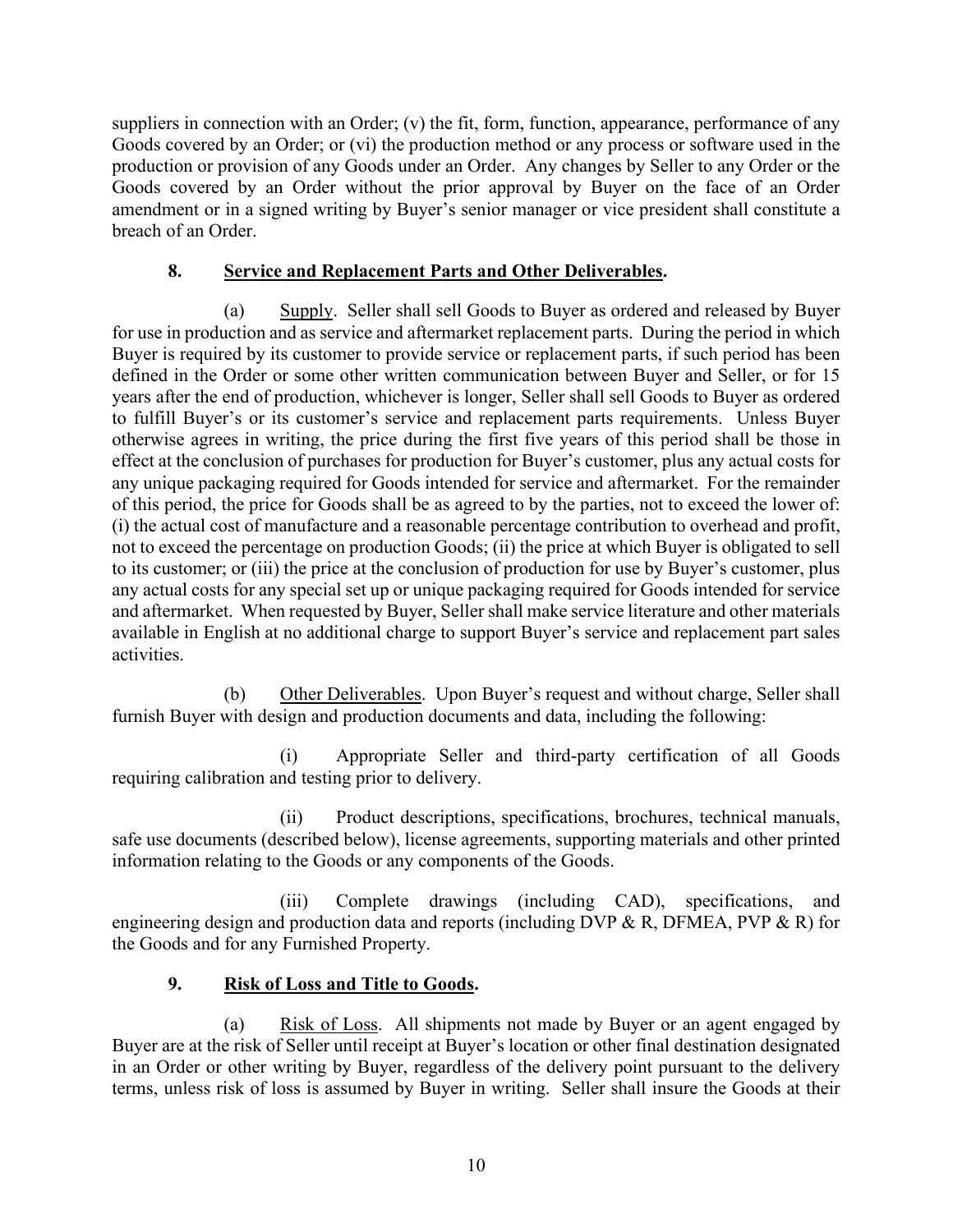replacement value for the benefit of Seller and Buyer as their interest may appear and provide to Buyer proof thereof upon request. Risk of loss shall not be governed by transfer of title.

(b) Title to Goods. Title to all Goods shall vest in Buyer the earlier of the date of an Order and their identification to an Order. Identification shall occur not later than the date Seller acquires or begins manufacture of the Goods. Buyer's obligation to pay for Goods is limited by the terms of an Order. Seller shall pay all taxes related to ownership, possession or storage of the Goods until Buyer takes possession of the Goods at the destination, regardless of whether title has transferred.

(c) Right to Possession. Buyer has the right to possession of all Goods at all times from the time the Goods are identified to an Order, whether or not Seller is in default, subject to Buyer's obligation to pay for the Goods upon obtaining possession. This right is separate and apart from any Security Interest.

**10. Maintenance and Safe Use.** Seller shall provide to Buyer with the Goods, in writing, in English (and in any mandatory translation required by any applicable law in the location of destination or which Seller shall provide), all information necessary: (a) for the safe installation, use, maintenance and repair of the Goods; (b) to maximize the efficient use and useful life of the Goods; and (c) to comply with any applicable labeling, notice, or warning law. Prior to and with the shipment of the Goods, Seller shall furnish to Buyer sufficient warning and notice in writing (including material safety data sheets and appropriate labels on the Goods, containers and packing) of any hazardous material that is an ingredient or a part of any of the Goods, together with such special handling instructions as may be necessary to advise carriers, Buyer, customers, and all their respective employees, and end users how to exercise that measure of care and precaution that will best prevent bodily injury (including death) or property damage in the handling, transportation, processing, use or disposal of the Goods, containers and packing shipped to Buyer. If requested by Buyer, Seller shall promptly furnish to Buyer in such form and detail as Buyer may direct, in addition to standard material safety data sheets: (i) a list of all ingredients in the Goods;(ii) the amount of all ingredients; (iii) information concerning any changes in or additions to such ingredients; and (iv) other information required by International Material Data System, consumer protection laws and conflict minerals regulations, including as needed, as determined by the requestor, to enable compliance with any requirement of a government or Buyer's customer (either mandated or voluntarily agreed upon by Buyer or any of its Affiliates) relating to the hazardous, toxic or other content or nature of the Goods.

**11. Quality and Inspection.** Seller shall comply with all provisions of Buyer's Guides relating to quality, testing, inspection, and related matters. Seller shall provide to Buyer upon request all information and data generated by Seller or any third party engaged by Seller concerning or related to Seller's evaluation of the root cause of any failure or defect in the Goods and shall reasonably cooperate with Buyer and Buyer's customer in all attempts to determine root cause of any failure or defect in or related to the Goods, including responding to requests and attending meetings as may be requested.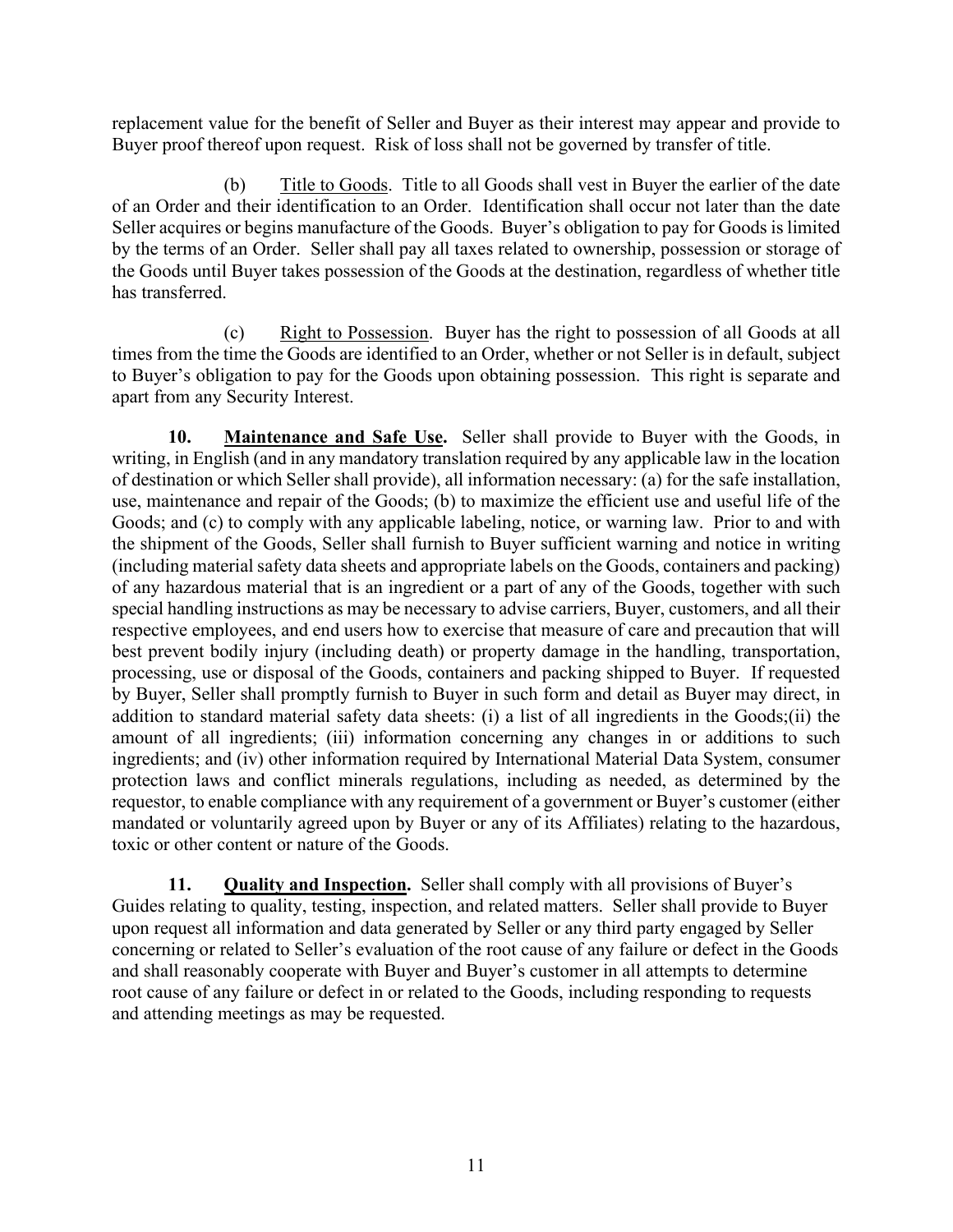#### **12. Warranties.**

(a) Express Warranties. Seller warrants and represents to Buyer that all Goods shall be: (i) merchantable; (ii) free from all defects, including, for example, design, workmanship and materials; (iii) fit for the particular purposes for which the Goods are purchased, including the form, fit, function and performance as a component and in the component system, as a part of the final product subsystem, in the location within the final products to be sold by Buyer and its customer and in the environment in which the Goods are or reasonably may be expected to perform; (iv) in strict compliance with the specifications, drawings, designs, samples, statements of work of Buyer and its customer, and other requirements (including performance specifications) approved or adopted by Buyer as of the date of delivery or such other date provided by Buyer in writing; (v) in strict compliance with all government requirements; (vi) composed of all new materials and components; (vii) produced or, in the case of services, rendered by experienced and well trained personnel in a professional and workmanlike manner and in accordance with industry best practice; (viii) in conformity with all sales representations, literature, and other information provided by Seller orally or in writing; and (ix) free of liens. If there is any conflict or overlap of provisions regarding Seller's warranties, the more demanding provision shall apply. Any attempt by Seller to limit, disclaim, or restrict any such warranties or any remedies of Buyer, by acknowledgement or otherwise in accepting or performing an Order, shall be null, void, and ineffective without Buyer's prior written consent. Approvals by Buyer of Seller's design drawings, specifications, samples, designs and other data, including PSW, are to assist Seller without charge to Seller, but they do not replace, modify or cause Buyer to share Seller's responsibility and do not waive, modify, or limit any warranty of Seller.

(b) Warranty Period. As to each of the Goods, each of Seller's warranties in subsection (a) begins on the date of delivery to Buyer and continues until the last to occur of the following: (i) four years after delivery to Buyer; (ii) the expiration of the longest time period which Buyer or Buyer's customer or the original equipment manufacturer in which the Goods may be installed may be required, by contract or law, to repair or replace the Goods or Buyer's product incorporating the Goods; or (iii) the period provided by applicable law for the Goods as sold to a consumer. The statute of limitations period applicable to any breach of warranty will be the longest statute of limitation period for breach of contract, product liability or indemnity claims in any applicable jurisdiction or, in the case of any recall campaign, the longest time period provided by the government where the Goods are used. If Buyer or its customer, voluntarily or pursuant to a government mandate, issues a service bulletin or instructions to dealers or makes an offer to owners of vehicles (or other finished products) on which the Goods, or any parts, components or systems incorporating the Goods, are installed to provide remedial action to address a defect or condition that relates to safety or the failure of the product to comply with any applicable law, safety standard or guideline, whether in connection with a recall campaign or other customer satisfaction or corrective service action (a "Remedial Action"), the warranty shall continue for such time period as may be dictated by Buyer's customer or by the government where the Goods are delivered or used, and Seller shall fully comply with the requirements of the Remedial Action.

(c) Warranty Intent and Purpose. All warranties are intended to provide Buyer with protection from any and all warranty claims brought against Buyer by its customer. This includes, but is not limited to, satisfying any customer-required warranties relating to the Goods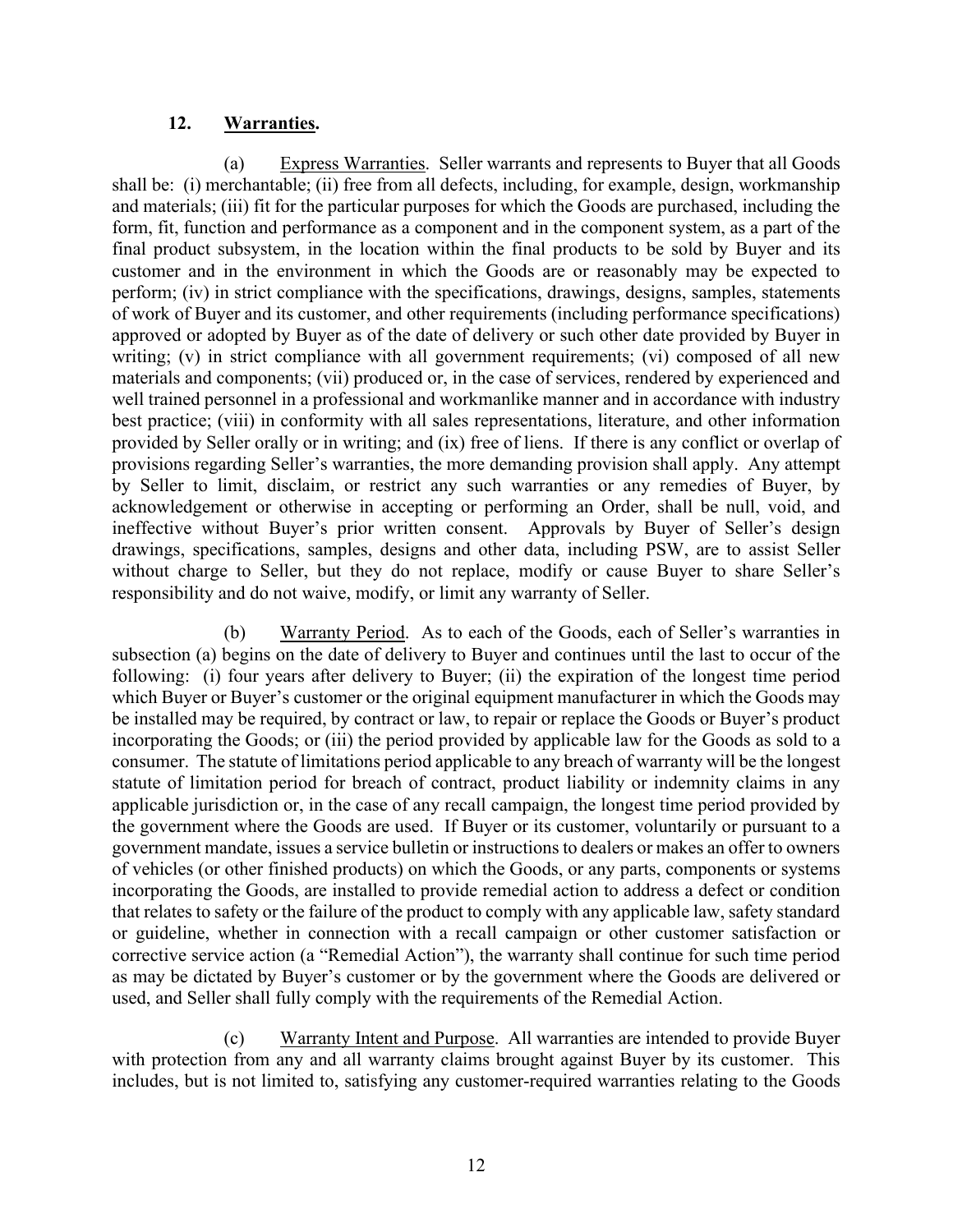or products into which the Goods are incorporated. All such customer-required warranties are incorporated herein by reference.

(d) Notice of Breach. The following communications shall each constitute notice of breach of warranty under an Order: (i) any communication or notice identifying a defect, default, claim of defect or other problem or quality issue with any Goods; or (ii) any communication to Seller claiming that Seller's Goods are non-conforming or in breach of any warranty or that Seller is in default under an Order. Any such notice of breach by Buyer may only be rescinded in a writing signed by a vice president of Buyer.

(e) Buyer's Defense of Third-Party Claims. To mitigate its damages, Buyer may elect to fully defend or respond to any claim from Buyer's customer or other third party that any Goods supplied by Seller are defective, in breach of warranty, or otherwise did not meet applicable legal or contractual requirements. Seller and Buyer agree that this defense is in the interest of both Seller and Buyer. Seller shall reasonably cooperate in such defense. Seller waives any argument that Buyer's actions in responding or assuming such defense in any way limits or waives Buyer's right to assert a claim against Seller for breach of warranty, contribution, indemnification or other claim that may arise from or be related to the subject matter of any such third party claim. If Seller wishes to participate in negotiations with Buyer's customer or other third party regarding any such claim or in any related litigation or defense of any such claim, which participation shall be at the sole discretion of Buyer, then, in each case that Seller receives a notice of default or claim of breach, Seller shall give Buyer prompt written notice of its request to participate, which notice shall describe with particularity the details of Seller's position regarding the defense of the alleged default or breach.

(f) Costs of Remedial Action. Notwithstanding the expiration of the warranty period set forth in these Terms, Seller shall nonetheless be liable for all costs and damages associated or incurred in connection with the conduct and/or administration of any Remedial Action that is caused in whole or in part by any failure of the Goods to conform to the warranties set forth in an Order, plus all reasonable expenses associated with determining whether a Remedial Action is or was necessary, plus all damages and remedies specified elsewhere in the Agreement. Buyer shall bear the initial burden of proving that a Remedial Action was caused in whole or in part by a failure of the Goods to conform to the warranties set forth in an Order, including, by way of example only, through the use of statistical analysis or other sampling methodology to meet this burden, after which the burden of proof and of persuasion shall shift to Seller to prove that the Remedial Action was caused entirely by some other cause, unrelated to its breach of warranty. Any Remedial Action involving Goods sold to Buyer shall be treated confidentially and separately and distinctly from similar Remedial Actions of other products of Seller; provided that such separate and distinct treatment is lawful, and Seller shall provide at least the same protection and remedies to Buyer on such Goods as Seller provides to its other customers in connection with such similar Remedial Actions.

(g) Cumulation. All warranties and remedies provided by these Terms are cumulative and in addition to those provided by law.

(h) Assignability. All warranties under this Section are assignable by Buyer to its customers, end users and other third parties without notice to or consent by Seller.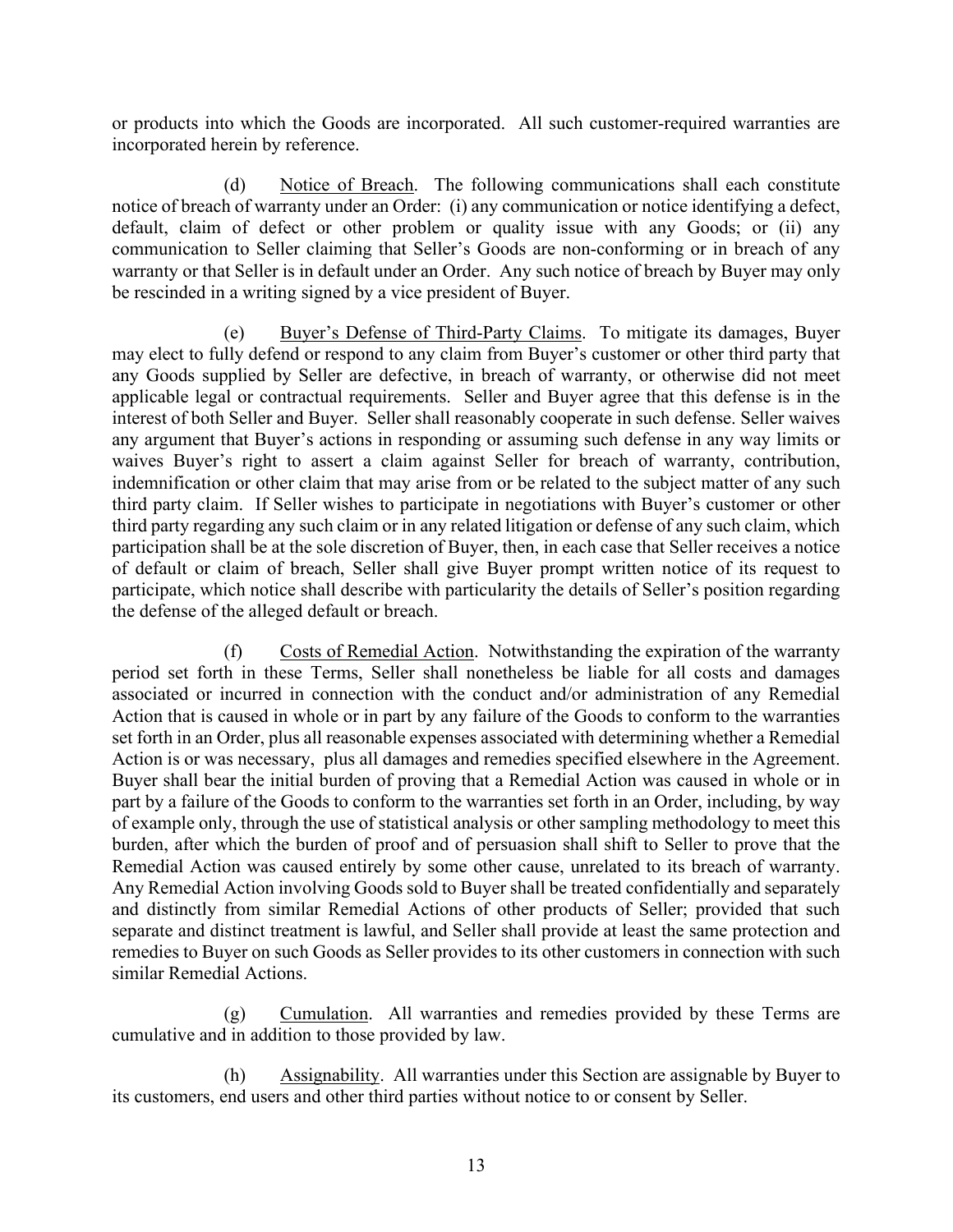#### **13. Indemnity, Insurance, and Performance on Buyer's Premises.**

(a) Indemnity and Liability. In addition to any rights to contribution, common law indemnity, or other remedy provided to Buyer by applicable law, Seller shall defend, indemnify, and hold harmless Buyer and Buyer's employees, officers, directors, and customers ("Indemnitees") from and against any and all Claims, damages, and expenses, including reasonable attorney fees and expenses relating to the investigation, defense and handling of any Claims, for personal injury, death, property loss or damage, or any other loss, expense, or damage ("Liabilities"), to Indemnitees or to any others (including Seller and its employees and agents) arising out of or in any manner connected with: (i) the defective design, engineering, production, labeling, use, sale, storage, condition, and/or safety of the Goods, whether or not incorporated in another product; (ii) any act or omission of Seller; and/or (iii) breach of any representation, warranty or covenant by Seller or a supplier of Seller, or employees or invitees of either of them, and in each case whether or not caused or contributed to by the fault or negligence of any of the Indemnitees. To be clear, Seller shall indemnify, defend and hold harmless Indemnitees even if any or all of the Claims or liabilities incurred by any or all of the Indemnitees are caused in part by the concurrent actions or negligence of one or more of the Indemnitees. Seller waives the application of the doctrine of comparative negligence and other doctrines that may allocate the liability covered by Seller's indemnity to the full extent allowed by law, provided that Seller shall not be obligated to indemnify Indemnitees from any claim which arises from the sole negligence of the Indemnitees. Seller waives and releases any rights of contribution, indemnity or subrogation it may have against any of the Indemnitees as a result of any indemnity claim asserted by another Indemnitee under this Section. Seller waives any provision of any workers' compensation act or other similar law whereby Seller could preclude its joinder by Indemnitees as an additional defendant, or avoid liability for damages, contribution or indemnity in any action at law, or otherwise where Seller's or its subcontractor's employees, heirs, assigns or anyone otherwise entitled to receive damages by reason of injury or death brings an action at law against any Indemnitee. Seller's obligation to Indemnitees shall not be limited by any limitation or exclusion on the amount or type of damages, benefits or compensation payable by or for Seller under an Order or other agreement or under any workers' compensation acts, disability benefit acts, or other employee benefit acts. The obligations in this subsection are in addition to Seller's duty to provide insurance. Seller's obligations hereunder will not be limited to the extent of any insurance available to or provided by Seller. This subsection shall not apply to any liability for which the law prohibits an Indemnitee from obtaining indemnity.

(b) Insurance. Seller shall obtain and maintain insurance coverage in the following minimum amounts with reputable and financially responsible underwriters acceptable to the Buyer and having an A.M Best rating of at least A-VIII: workmen's compensation statutory limits for jurisdictions in which work is to be performed; employer's liability-\$1,000,000; comprehensive general liability with limits not less than \$10,000,000 per occurrence; automobile liability/bodily injury with limits not less than \$5,000,000 per person for bodily injury and \$10,000,000 per accident for bodily injury, and \$5,000,000 per accident for property damage. An umbrella policy may be used to satisfy the required policy limits. All policies shall be issued by an insurer licensed to do business in the national, state/provincial, and local jurisdiction where Buyer shall use and sell the Goods. The comprehensive general liability insurance shall be an occurrence form of policy and cover global liability arising from products liability, premises, operations, independent contractor, products-completed operations, personal injury and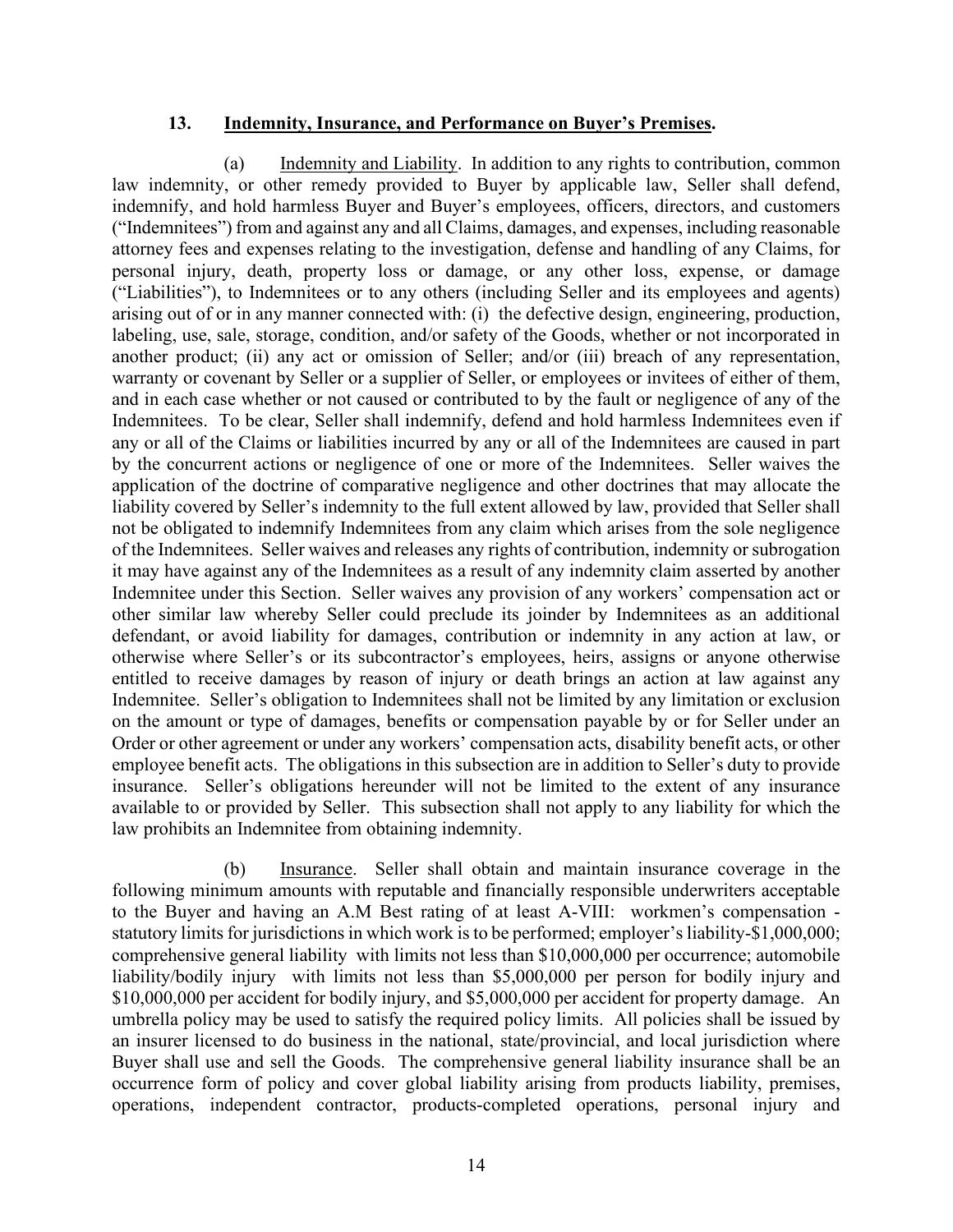advertising injury, recall and liability assumed under contract. Buyer shall be named as an additional insured under all policies except workers compensation. The Workers Compensation, General Liability, Automobile Liability and any Umbrella Liability policies each will include a waiver of subrogation in favor of Buyer. Seller also waives subrogation against Buyer. Seller shall furnish to Buyer a certificate of insurance completed by its insurance carriers certifying that the required insurance coverages are in effect and will not be canceled or materially changed until 30 days after prior written notice has been delivered to Buyer. The certificate shall set forth the amount of each coverage, number of policy, date of expiration and Buyer as an additional insured. The purchase of such insurance coverage or the furnishing of a certificate shall not be a satisfaction of Seller's liability hereunder, or in any way modify Seller's obligation to indemnify Buyer.

(c) Performance on Buyer's Premises. If Seller's performance under an Order involves operations by Seller on the premises of Buyer or one of its customers, Seller shall take all precautions necessary to prevent the occurrence of any injury (including death) to persons or damages to property during the progress of such performances. Seller shall defend and indemnify Buyer against any claim which may result in any way from any act or omission of Seller, its agents, employees or subcontractors on the premises of Buyer or one of its customers, to the same degree and with all the same conditions and stipulations as provided in subsection (a).

**14. Termination for Other than Default.** In addition to any other rights of Buyer to cancel or terminate an Order or any Releases, Buyer may at its option immediately terminate all or any part of an Order or any Releases on 14 days' notice for: (a) the termination or material reduction in customer demands; (b) a change in Buyer's requirements; (c) Seller's failure to remain competitive in price, quality, delivery, and/or technology, whether or not such failure would be a default or breach by Seller; or (d) Buyer's convenience. Seller shall cooperate with Buyer in any transfer of production or other performance to a new supplier. Upon a termination under this Section, Buyer shall pay to Seller the following amounts without duplication: (i) the Order price for all conforming Goods which have been completed and delivered in accordance with an Order not previously paid; (ii) the actual direct cost of protecting Buyer's property; and (iii) the actual direct costs of work in process and raw materials reasonably incurred by Seller in furnishing or preparing to furnish Goods under an Order or any Releases to the extent such costs are reasonable in amount and are properly allowable or apportionable, under generally accepted accounting principles, to the terminated firm portion of an Order or any Releases issued pursuant to an Order; less, however, the reasonable value or cost (whichever is higher) of any Goods or materials subsequently used or sold by Seller with Buyer's written consent and of the cost of any damaged or destroyed Goods or materials. Buyer shall not be liable to pay for finished Goods, work in process or raw materials obtained, fabricated or processed by Seller in amounts in excess of those authorized as firm in Releases, for any undelivered Goods which are Seller's standard stock or which are readily marketable, or for any finished Goods or materials which are not promptly delivered to Buyer after request by Buyer. Except as provided in this Section, Buyer shall not be liable for and shall not be required to make any other payments to Seller, directly or on account of claims by Seller or Seller's suppliers or subcontractors, arising from termination of an Order, including but not limited to for loss of anticipated profit, revenue or opportunity, and for business interruption, unabsorbed overhead, product development and engineering costs, facilities and equipment, rearrangement cost or rental, unamortized depreciation costs, general and administrative burden charges, or interest on claims. Within 60 days from the effective date of termination, Seller shall submit a comprehensive termination claim to Buyer with sufficient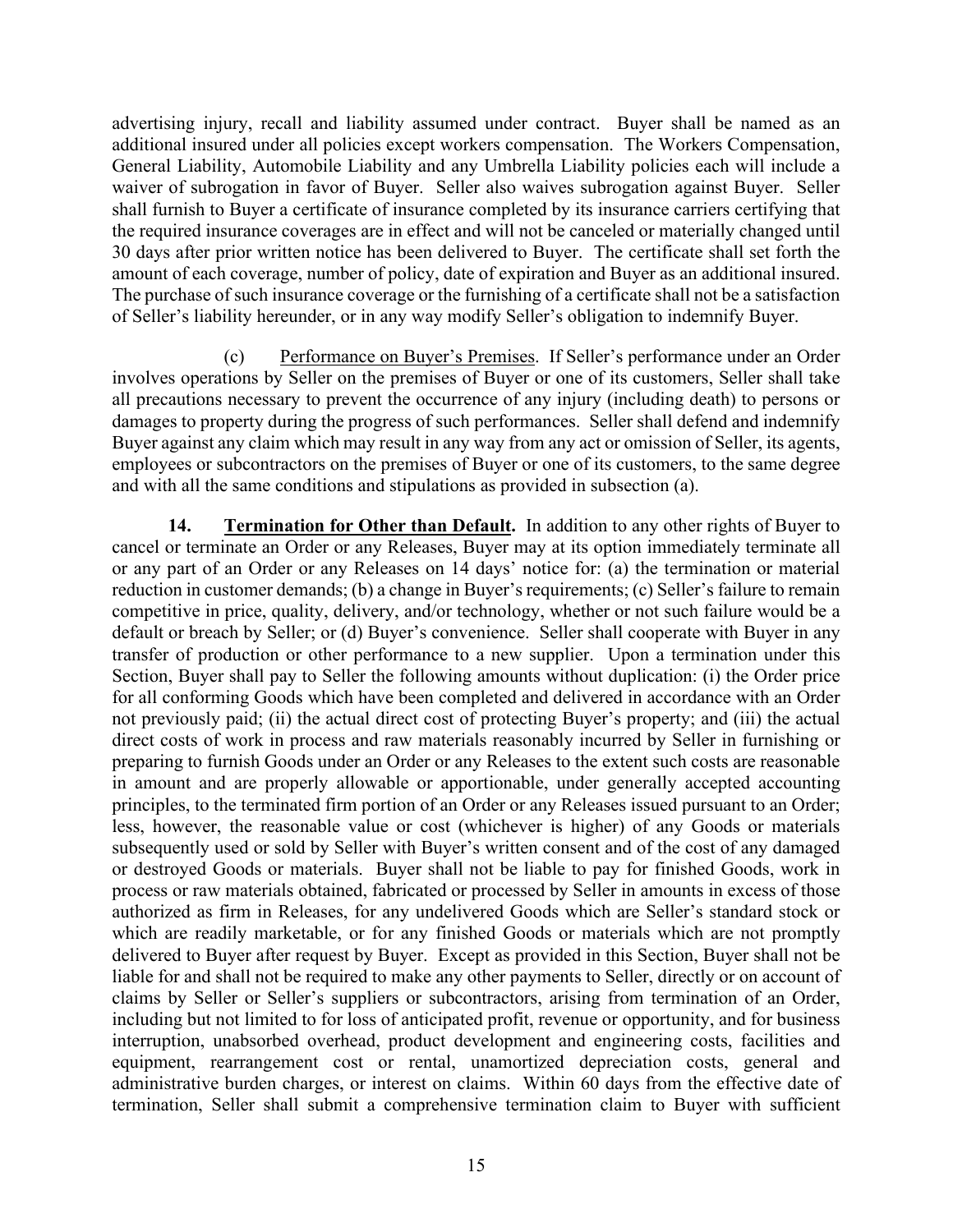supporting data to permit Buyer's audit and shall thereafter promptly furnish such supplemental and supporting information as Buyer shall request. Time is of the essence for such claim. Buyer shall have no obligation to Seller under this Section if Seller does not timely submit a claim or if Buyer terminates its purchase obligations under an Order or any Release for any reason other than for Buyer's convenience under Subsection (d) above, except to the extent Buyer recovers from its customer for amounts otherwise due to Seller from Buyer under this Section. Payment under this Section shall constitute the exclusive liability of Buyer if an Order is terminated by Buyer pursuant to this Section. Seller has no right to terminate an Order except for a material breach by Buyer of Buyer's payment obligations as herein stated, to the extent of an amount not disputed by Buyer, provided that Seller shall first give Buyer written notice of any such breach and a reasonable opportunity (not less than 60 days) to cure.

#### **15. Default and Remedies.**

(a) General. Seller shall be in default: (i) if Seller fails to perform any obligation within the time specified in an Order (including a Release) or any extension thereof granted by Buyer in writing, or upon Buyer's demand if no time has been specified; (ii) if Seller fails to make progress in the performance of any obligation so as to make Buyer reasonably apprehensive about Seller's ability or willingness to perform its obligations; (iii) if Seller repudiates or is in breach of any provisions of an Order, including any of Seller's warranties; or (iv) if Seller's performance of its obligations, or if any of the Goods, are found at any time to be in breach of the warranties set forth in these Terms or an Order or otherwise not in conformity with the requirements of an Order.

(b) General Remedies. Upon Seller's default, Buyer may by written notice of default to Seller, in addition to such other rights, remedies and choices as it may have under an Order or by law, at its option and sole discretion, take one or more of the following actions: (i) rescind, cancel or terminate an Order or any portion thereof; (ii) reject and return non-conforming or defective Goods at Seller's expense; (iii) require Seller to inspect and/or sort the Goods, including at Buyer's location or Buyer's customer's location, and remove and replace nonconforming or defective Goods with Goods that conform to an Order; and/or (iv) take any other action at Seller's cost which Buyer determines in its reasonable judgment is necessary to cure Seller's default and/or mitigate the effect of Seller's default. If Buyer elects option (iii) and Seller fails to promptly make the necessary inspection, removal and replacement, Buyer may at its option and Seller's cost, inspect, sort, repair, and/or replace the Goods. Buyer may take remedial and other action based on one or more Sections of this Agreement as alternative and/or cumulative basis. Seller shall continue performance of an Order to the extent not terminated and shall be liable to Buyer for any excess costs for alternative products or services obtained by Buyer. Buyer, at its sole discretion, may also elect to extend the delivery schedule and/or to waive other deficiencies in Seller's performance, in which case an equitable reduction in an Order price may be established by Buyer to compensate Buyer for its damages. If Seller for any reason anticipates difficulty in complying with a required delivery or other date, or in meeting any of the other requirements of an Order, Seller shall promptly notify Buyer in writing of the potential default, the cause thereof, and the estimated length of the anticipated default. Buyer is under no obligation to waive any default.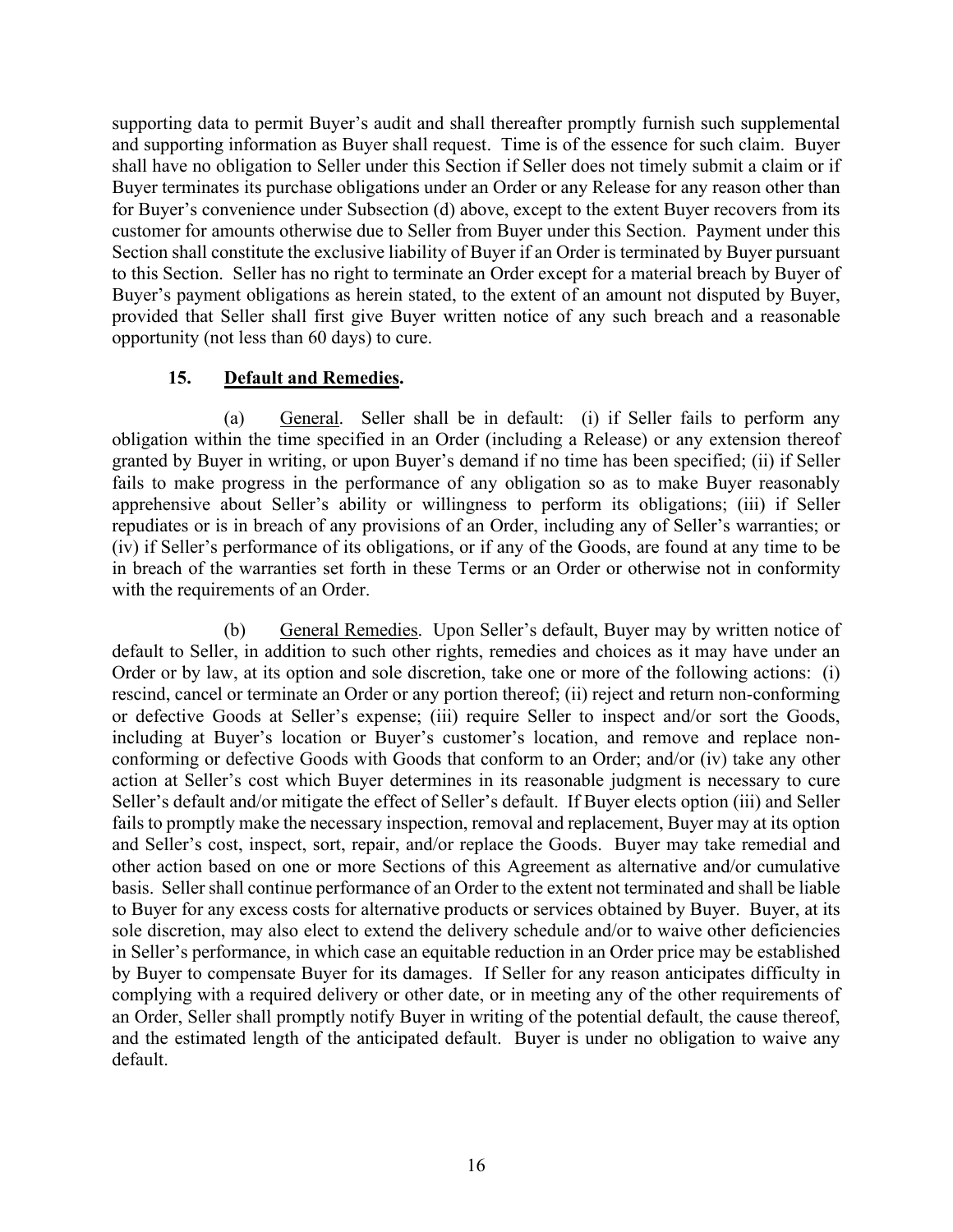(c) Damages. Seller shall reimburse Buyer for all direct, indirect, incidental, consequential and special damages caused by or related to Seller's default, including, but not limited to: (i) lost profits, revenue, opportunity, and business interruption; and (ii) costs, expenses and losses incurred directly or indirectly by Buyer or its customers: (x) in inspecting, sorting, repairing or replacing non-conforming Goods; (y) resulting from production interruptions of Buyer or Buyer's customer; (iii) in conducting any Remedial Action, recall or other corrective service actions; or (iv) resulting from personal injury (including death) or property damage caused in whole or in part by defective Goods. Damages include reasonable actual attorneys' and other professionals' fees incurred by Buyer, including for experts or consultants, and such administrative charges as Buyer establishes from time to time to compensate Buyer for its time and effort in addressing issues related to Seller's default. Buyer may also at its option adjust the price of the non-conforming Goods which it elects to accept to reflect the reduced value of the Goods.

(d) Specific Performance. Seller acknowledges and agrees that money damages would be an insufficient remedy for any actual, anticipatory or threatened breach of any Order by Seller with respect to its delivery of Goods to Buyer and that, in addition to all other rights and remedies which Buyer may have, Buyer shall be entitled to specific performance and interlocutory and permanent injunctive or other equitable relief as a remedy for any such breach, without proof of actual damages, without establishing a "balance of convenience", and without bond or other security being required.

(e) Duty to Deliver. Seller's continued holding of the Goods, Furnished Property, or Required Tooling, after demand has been made by Buyer for delivery, will substantially impair their value, and Buyer shall be entitled to a court order for possession without bond. Seller shall continue to sell and deliver Goods under an Order during any dispute with Buyer provided Buyer continues to pay Seller amounts owed in excess of any right of offset.

(f) Disclaimer of Liability for Certain Damages. UNDER NO CIRCUMSTANCES SHALL BUYER BE LIABLE FOR CONSEQUENTIAL, INCIDENTAL, PUNITIVE, OR EXEMPLARY DAMAGES, INCLUDING BUT NOT LIMITED TO DAMAGES FOR LOST PROFITS, REVENUE, OPPORTUNITY, BUSINESS INTERRUPTION, AND/OR SIMILAR DAMAGES.

(g) Transition of Supply. In connection with the expiration, termination or nonrenewal of an Order or any Releases, in whole or in part, including based on any decision by Buyer to source the Goods from any alternate supplier, Seller shall cooperate with Buyer in the transition of supply of the Goods, including the following: (a) Seller shall continue production and delivery of all Goods as ordered by Buyer, at the prices and other terms stated in an Order, without premium or other condition, during the entire period reasonably needed by Buyer to complete the transition to the alternate supplier, such that Seller's action or inaction causes no interruption in Buyer's ability to obtain the Goods as needed; (b) at no cost to Buyer, Seller shall promptly provide all requested information and documentation regarding and access to Seller's manufacturing process, including on-site inspections, bill-of-material, data, tooling and process detail, and samples of the Goods and components; and (c) subject to Seller's reasonable capacity constraints, Seller shall provide special overtime production, storage and/or management of extra inventory of the Goods, extraordinary packaging and transportation and other special services (collectively "Transition Support") as expressly requested by Buyer in writing. If the transition of supply occurs for reasons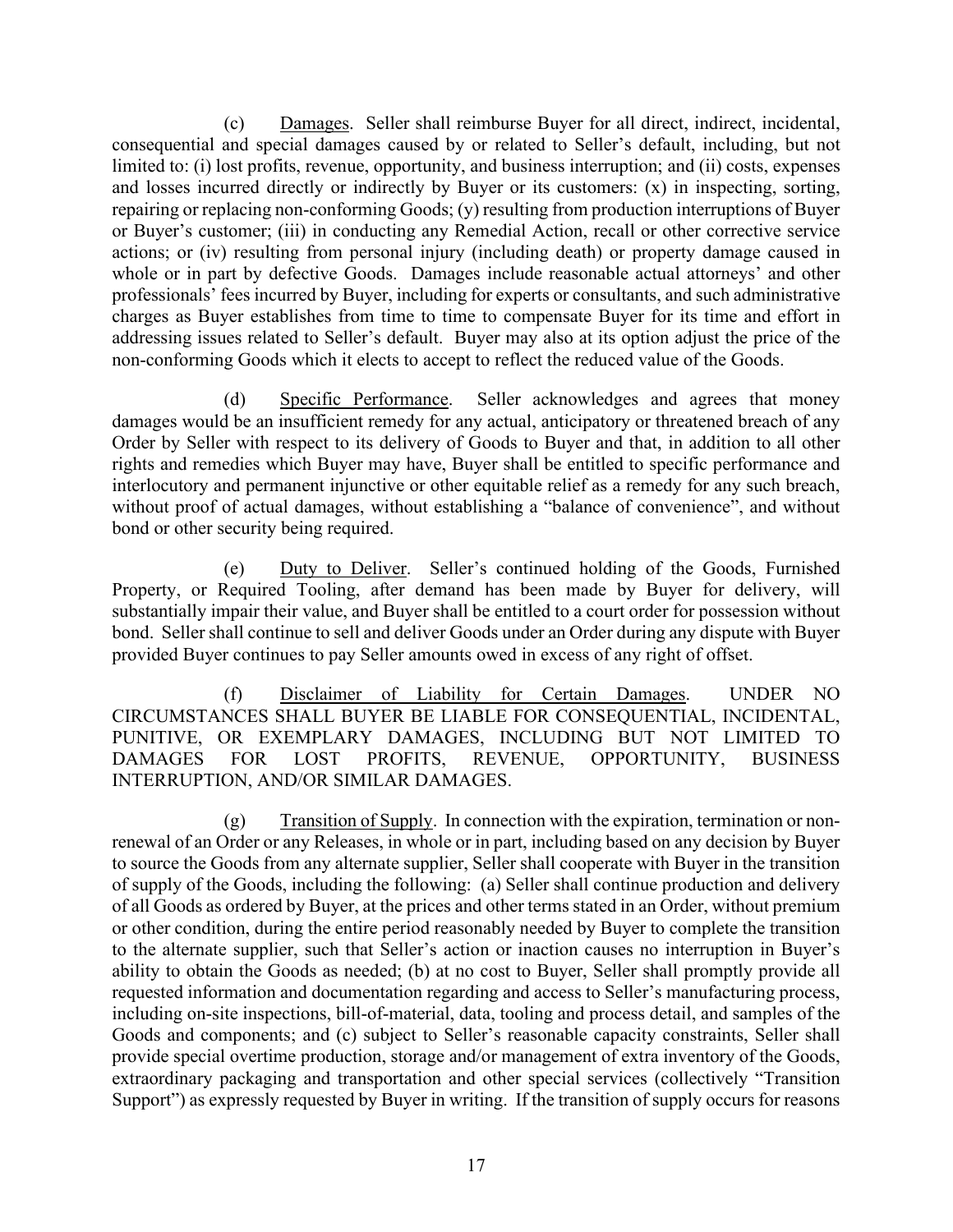other than Seller's default, Buyer shall, at the end of the transition period, pay the reasonable, actual cost of Transition Support as requested by Buyer in writing and incurred by Seller, provided that Buyer must approve Seller's estimate of such costs in writing prior to Seller incurring such costs.

#### **16. Property Furnished or Purchased by Buyer or Its Customer for Seller's Use.**

(a) Ownership. Unless otherwise agreed in a writing signed by Buyer, all tooling, tooling designs, equipment, equipment designs, material and other property of every description furnished to Seller by Buyer or its customer, or acquired or developed by Seller but paid for or to be paid for by Buyer or its customer either as a separate price or amortized in the price of the Goods, and any materials affixed or attached thereto and replacement thereof (all of which constitutes "Furnished Property"), shall be and remain exclusively the personal property of Buyer or its customer and shall be held as an at-will bailment and in trust for the benefit of Buyer or its customer as their interests may exist. All additions, attachments, accessories and repairs to the Furnished Property, and replacements thereof, shall be deemed Furnished Property and shall become the exclusive property of the owner of the affected Furnished Property without payment. Seller shall not substitute any of its own property for use in place of Furnished Property and to the extent it does so, such property shall become the Furnished Property of the owner of the property replaced. All designs and intellectual property included in Goods or Furnished Property are owned by Buyer and/or shall be transferred to Buyer in a format dictated by Buyer immediately upon request and shall not be encumbered in any way by Seller. Title to Furnished Property which is acquired by Seller and its contractors, and the components thereof, shall vest in Buyer upon their acquisition or production even though the Furnished Property is not completed. Seller shall sign separate at-will bailment and other agreements confirming the status of Furnished Property under these Terms and other terms as required by Buyer if requested by Buyer. Seller is also bound by any additional obligations relating to Furnished Property which are contained in Buyer's contract with its customer. Buyer, in its own name, may enforce such obligations on behalf of its customer.

(b) Maintenance, Taxes, and Risk of Loss. Seller shall install, maintain, repair, replace and return Furnished Property in good condition and working order, reasonable wear and tear excepted, at Seller's cost. Seller shall pay all taxes assessed against the Furnished Property or for its use while in the possession or control of Seller, regardless of whether Buyer is or may be required by law to pay such taxes. Risk of loss is on Seller.

(c) Markings. Each individual item of Furnished Property (and the container in which it may be stored) shall be plainly and permanently marked or otherwise adequately identified and permanently marked by Seller as the property of Buyer and/or Buyer's customer, as directed by Buyer, including pursuant to Buyer's tool/asset tagging procedure, as specified in Buyer's Guides, and with the project and part number on which it is used.

(d) Use and Safety. Seller shall not use or permit others to use Furnished Property except to fill Orders. Seller shall not, under any circumstance, sell or transfer any product or service produced with the Furnished Property except to Buyer and its designees. Seller shall use Furnished Property in a careful and safe manner. Seller, at its sole cost and expense, shall furnish any and all appropriate safety systems and training for use of Furnished Property, including any which are integrated into the production process, so as to meet all applicable federal, state,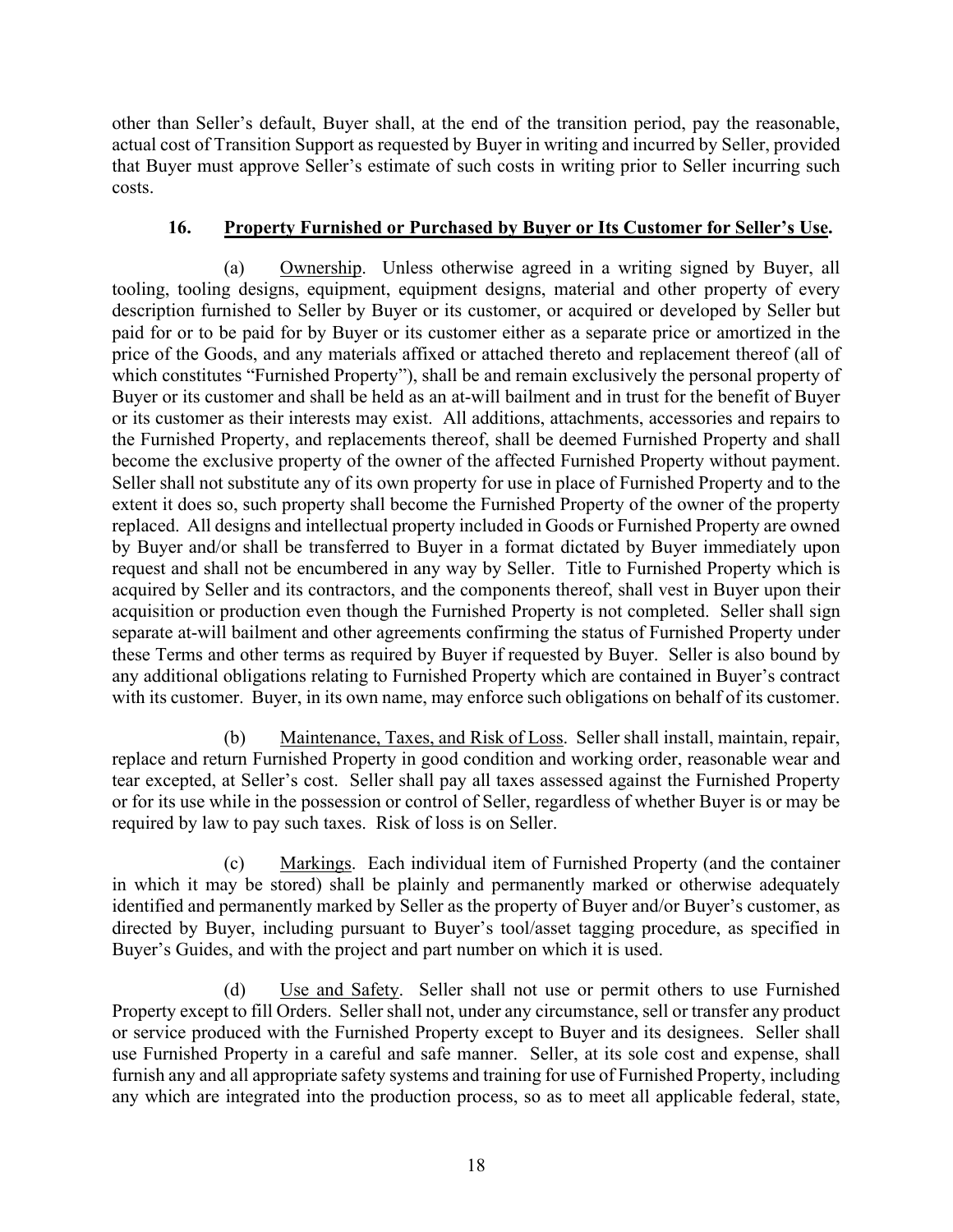provincial, and local safety statutes, rules, regulations, and/or codes for the place in which the Furnished Property will be used and otherwise to reduce or eliminate all known or reasonably foreseeable risks of injury to users or bystanders.

(e) Buyer's Warranty Disclaimer. Seller accepts any completed or in process Furnished Property from Buyer "AS IS" and without any representation, warranty or duty from Buyer except as may be specifically stated as such in an Order. It is Seller's obligation to determine if the Furnished Property is suitable for its intended purpose. ANY IMPLIED WARRANTIES OF MERCHANTABILITY, FITNESS FOR A PARTICULAR PURPOSE AND NON-INFRINGEMENT OF BUYER AND ITS CUSTOMER ARE DISCLAIMED.

(f) Express Trust. Payments made by Buyer for Furnished Property are made by Buyer to Seller in express trust for the benefit of Buyer and of any third party toolmaker and other supplier used by Seller or others to produce all or a portion of the Furnished Property who has a perfected toolmaker's lien or similar lien on the Furnished Property which is superior to Buyer's interest in the Furnished Property. Buyer's payments for Furnished Property are in trust, and Seller shall hold these payments as trustee in express trust for Buyer and the toolmaker to satisfy such lien. Seller acknowledges that such toolmaker is an intended third-party beneficiary of this Section and that Buyer and the toolmaker each has the right to enforce the trust directly against Seller only. As an obligation of its position as a trustee, Seller shall provide in its purchase order or other agreement with the toolmaker or other supplier that it shall not include or consent to include Buyer as a party to an action against Seller for payment of all or a portion of the Furnished Property but shall provide notice to Buyer of any action to obtain or retain possession of Furnished Property. Seller shall at Buyer's request defend and/or indemnify Buyer against any action and the costs thereof, including reasonable attorney fees, by the toolmaker or other supplier against Buyer relating to Furnished Property.

(g) Liquidated Damages. Time is of the essence, and any delays will result in substantial damages to Buyer. Seller shall pay to Buyer one (1%) percent of the purchase price of an Order for Furnished Property for each day of delay of the final completion or any interim scheduled completion or deliverable resulting from any breach of an Order by Seller, not to exceed twenty (20%) percent of the purchase price. This liquidated damage provision is only to partially compensate for the period of delay referenced and shall not affect Buyer's right to injunctive relief and other damages.

## **17. Required Tooling.**

(a) Required Tooling Defined. All production aids and equipment which are necessary for Seller to produce Goods in accordance with an Order, including, but not limited to, tooling, jigs, dies, measuring and testing devices, gages, fixtures, molds, patterns, templates, software, hardware, and other personal property used in the production process, whether or not Furnished Property or property which is owned or leased by Seller or its subcontractors, are included in the term Required Tooling.

(b) Maintenance, Repair, Alteration, Use, Replacement, and Insurance. Seller, at its own expense, shall keep in good condition, repair, and replace when necessary all Required Tooling. Required Tooling must be designed, maintained and/or repaired by Seller so as to be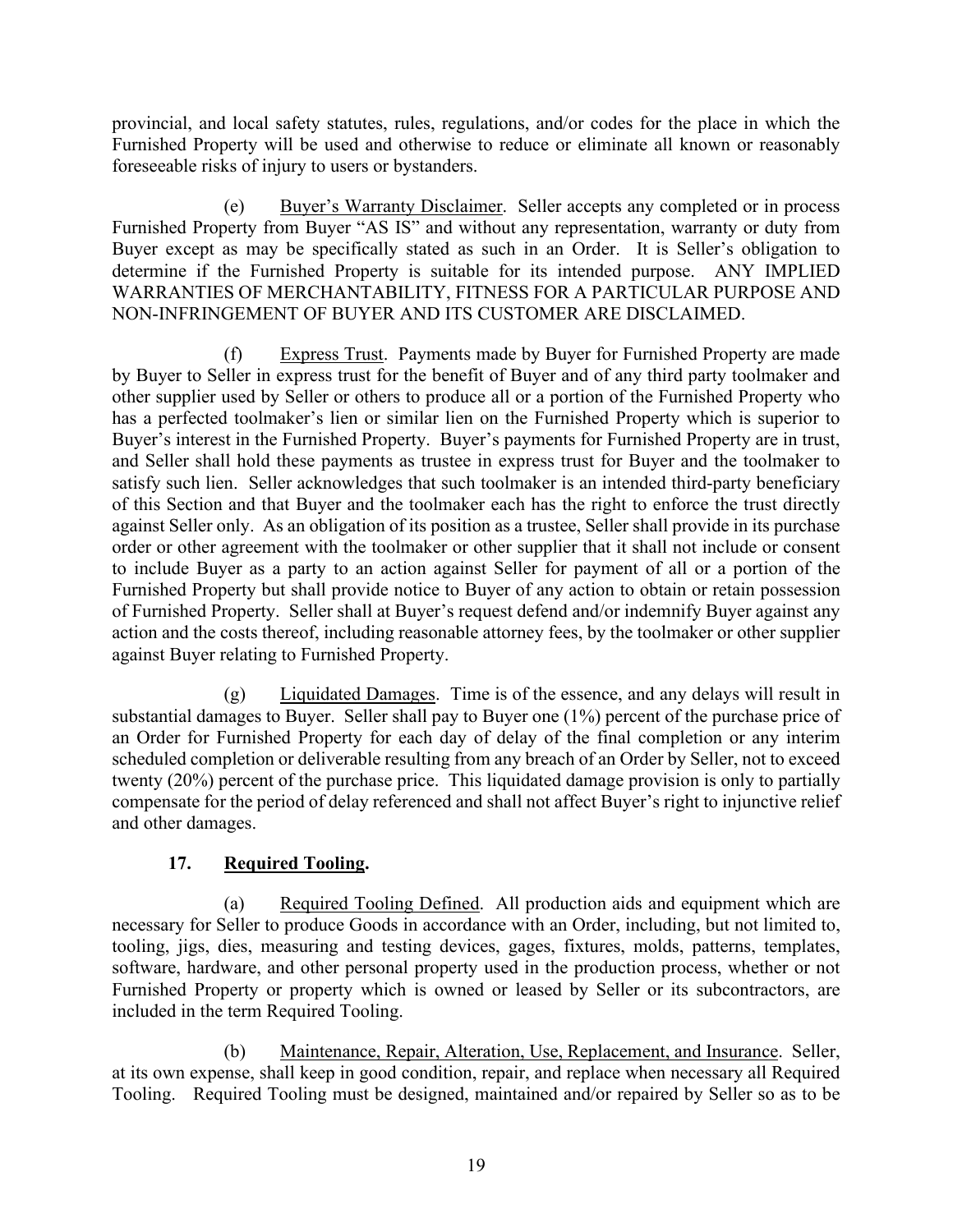adequate for production of Goods in compliance with all specifications, at capacity levels which meet or exceed all quotations, Buyer's forecasts and historical purchase levels, for the duration of an Order, including for service and replacement parts. Seller shall advise Buyer promptly in writing of any required repair or replacement of Required Tooling. Upon demand, Seller shall submit to Buyer a service schedule and a description of the condition of each piece of Required Tooling, including photographs. Buyer may inspect Required Tooling and Seller's facilities during normal working hours upon one day's prior notice to Seller. Seller shall not relocate the Required Tooling without the prior written consent of Buyer. Seller shall be responsible for obtaining any PPAP required because of movement, modifications, repair, replacement, or other events impacting Required Tooling. Seller shall insure Required Tooling with fire and extended all risk coverage insurance for its replacement value and provide Buyer with certificates of insurance evidencing such coverage. The cost of changes to Required Tooling necessary to make design changes and specification changes to the Goods authorized by Buyer in writing shall be paid for by Seller unless otherwise provided in an Order.

(c) Option to Purchase. Seller grants Buyer an irrevocable option to purchase and take possession of and good title to some or all of the Required Tooling (including leases thereof) as selected by Buyer, that is not Furnished Property and is specific for the production of Goods, upon tender to Seller of a purchase price computed as the book value thereof, less any amounts Buyer has previously paid to Seller in any manner for the cost of Required Tooling (e.g., by separate payment or by an allocated portion of the price of the Goods as shown in an Order or documents provided by Seller such as, for example only, a bill of materials); provided, however, that this option to purchase shall not apply to any Required Tooling used primarily to produce products that are standard stock of Seller and/or sold to purchasers other than Buyer. As soon as Buyer notifies Seller in writing it wishes to make use of its option to take possession of and title to Required Tooling which is not Furnished Property, Seller shall possess such Required Tooling in the name and on behalf of Buyer henceforth, shall mark it as Buyer's property, shall instruct any subcontractor accordingly, and shall take all other measures to safeguard Buyer's title to Required Tooling until instructed to deliver it to Buyer's or any other location as specified by Buyer.

(d) Buyer's Right to Possession and Seller's Duty to Deliver. On Buyer's request, Seller immediately shall deliver any Furnished Property or purchased Required Tooling to Buyer at Seller's or its subcontractor's plant or other location specified by Buyer. Seller is responsible for labor and other costs of dismounting, dismantling, packaging, and otherwise preparing and staging such Required Tooling for delivery. Seller shall cooperate with Buyer in removing such Required Tooling from the location of Seller or its subcontractor. Seller shall have no right, after tender of the purchase price of Required Tooling, to retain possession of any Required Tooling to secure payment of any amounts owed or for any other reason, and Seller waives any common law or statutory lien rights, and acknowledges that a claim for damages (with any bond in the amount of the purchase price of tooling to be purchased as may be required by a court) is an adequate remedy. If the Required Tooling is not utilized to produce any Goods for Buyer for a period of five years, Seller shall so notify Buyer in writing and request instructions as to the disposition of the Required Tooling. Seller shall not dispose of any Required Tooling at any time without obtaining prior written approval from Buyer.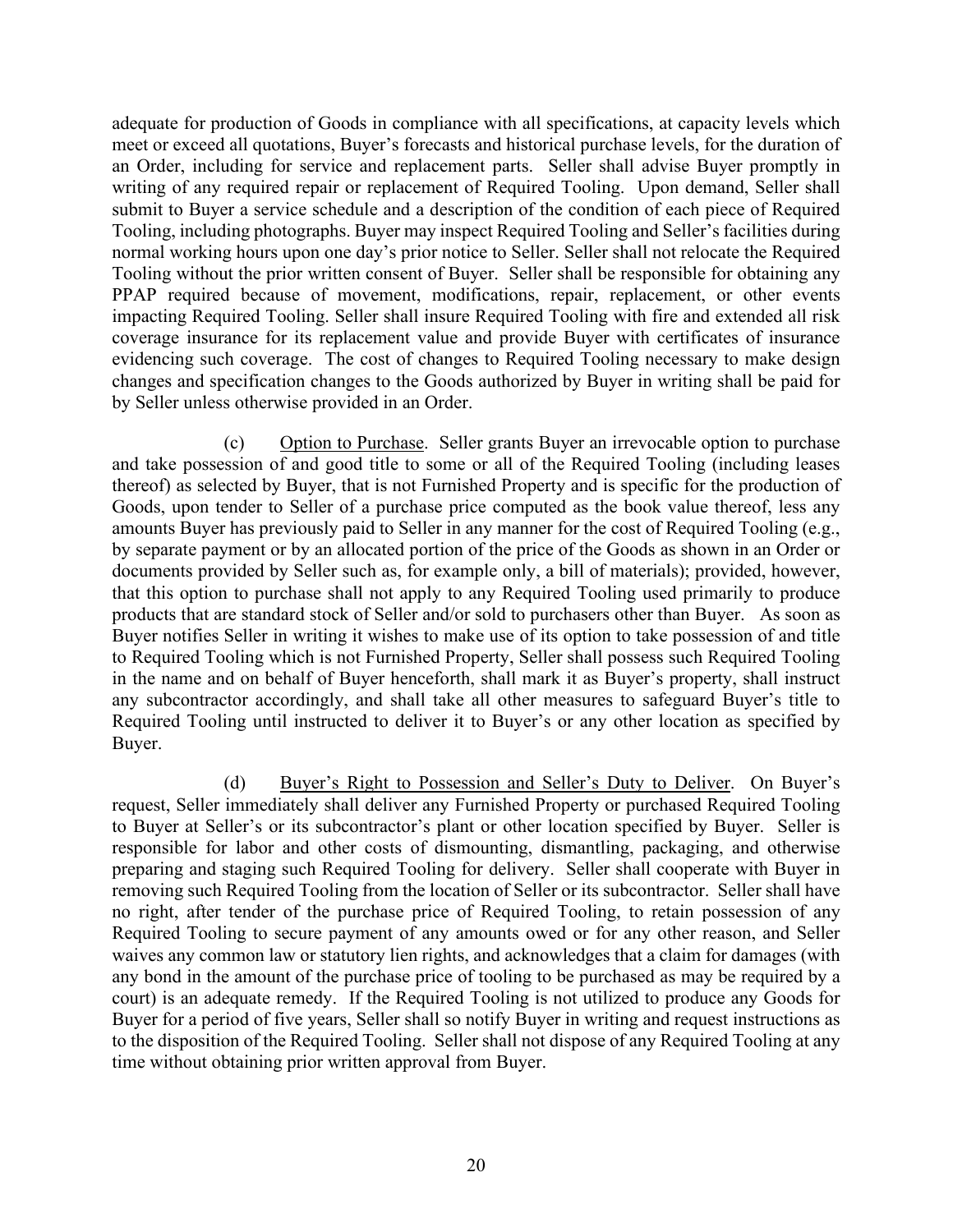(e) Injunctive Relief. The Required Tooling, including all Furnished Property, is unique personal property which is critical in the production of a unique part or assembly. Seller expressly acknowledges that Buyer is in an industry that has exacting standards for delivery, quality, and other performance including just-in-time delivery requirements. The failure to produce or deliver the Required Tooling in accordance with the requirements of an Order can expose Buyer to significant claims by third parties and a significant loss of business and reputation which will be very difficult or impossible to quantify and for which Seller may be fiscally unable to respond in monetary damages. Whether or not the parties are in a dispute, Buyer shall be entitled to possession of Furnished Property and/or purchased Required Tooling on demand and tender of payment to Seller or Seller's tooling subcontractor of any portion of the unpaid purchase price owed Seller under an Order for such Furnished Property or Required Tooling which is not contested by Buyer, and Seller shall be entitled to orders for specific performance, preliminary and permanent injunctions and/or other extraordinary relief, which relief shall be cumulative and in addition to any and all other remedies to which any party may be entitled under an Order or by law or equity, including but not limited to an *ex parte* order for possession of the tooling. Seller waives any requirement for posting of a bond, provided that, if a waiver is not permitted by law, the amount of the bond shall not exceed the unpaid purchase price of the Furnished Property. CERTAIN JURISDICTIONS PROVIDE THE RIGHT TO A TRIAL BY JURY, BUT THIS RIGHT MAY BE WAIVED. SELLER HEREBY KNOWINGLY, VOLUNTARILY AND WITHOUT COERCION, WAIVES ALL RIGHTS TO A TRIAL BY JURY OF ALL DISPUTES ARISING OUT OF OR IN RELATION TO A PROCEEDING BY BUYER TO OBTAIN POSSESSION OF FURNISHED PROPERTY AND/OR REQUIRED TOOLING TO THE FULL EXTENT ALLOWED BY LAW

#### **18. Compliance with Laws.**

(a) Contractual Obligations. Seller shall include any provisions, representations, agreements, or contractual clauses required to be included or incorporated by reference or operation of law in any contracts resulting from acceptance of an Order, including, for contracts to be performed in the United States, those dealing with Equal Employment Opportunity, Employment of Veterans, Employment of the Handicapped, Employment Discrimination Because of Age, Utilization of Disadvantaged Business Enterprises and the related Acts and Executive Orders, or, in Canada, the right to equal treatment with respect to employment without discrimination and freedom from harassment in the workplace as provided in the OHSA and the Human Rights Code (Ontario), and any similar applicable state or provincial legislation, as now or hereafter amended or codified and any similar laws of the jurisdiction of production and destination of the Goods. Seller shall comply with all applicable requirements as a subcontractor if an Order qualifies Seller as a subcontractor on a government contract.

(b) Labor Standards. Seller warrants that any Goods produced in the United States shall be produced in compliance with the requirements of the Fair Labor Standards Act of 1938, as amended, including Section 12(a) thereof and Seller shall insert a certificate to that effect on all invoices submitted in connection with an Order. Seller warrants that the Goods produced outside the United States shall be produced in facilities that comply with local law and any safety, labor or employment, and environmental standards imposed by law or adopted by Buyer. Seller and its subcontractors shall comply with all applicable laws relating to labor relations and human rights in the production of Goods and its workplaces.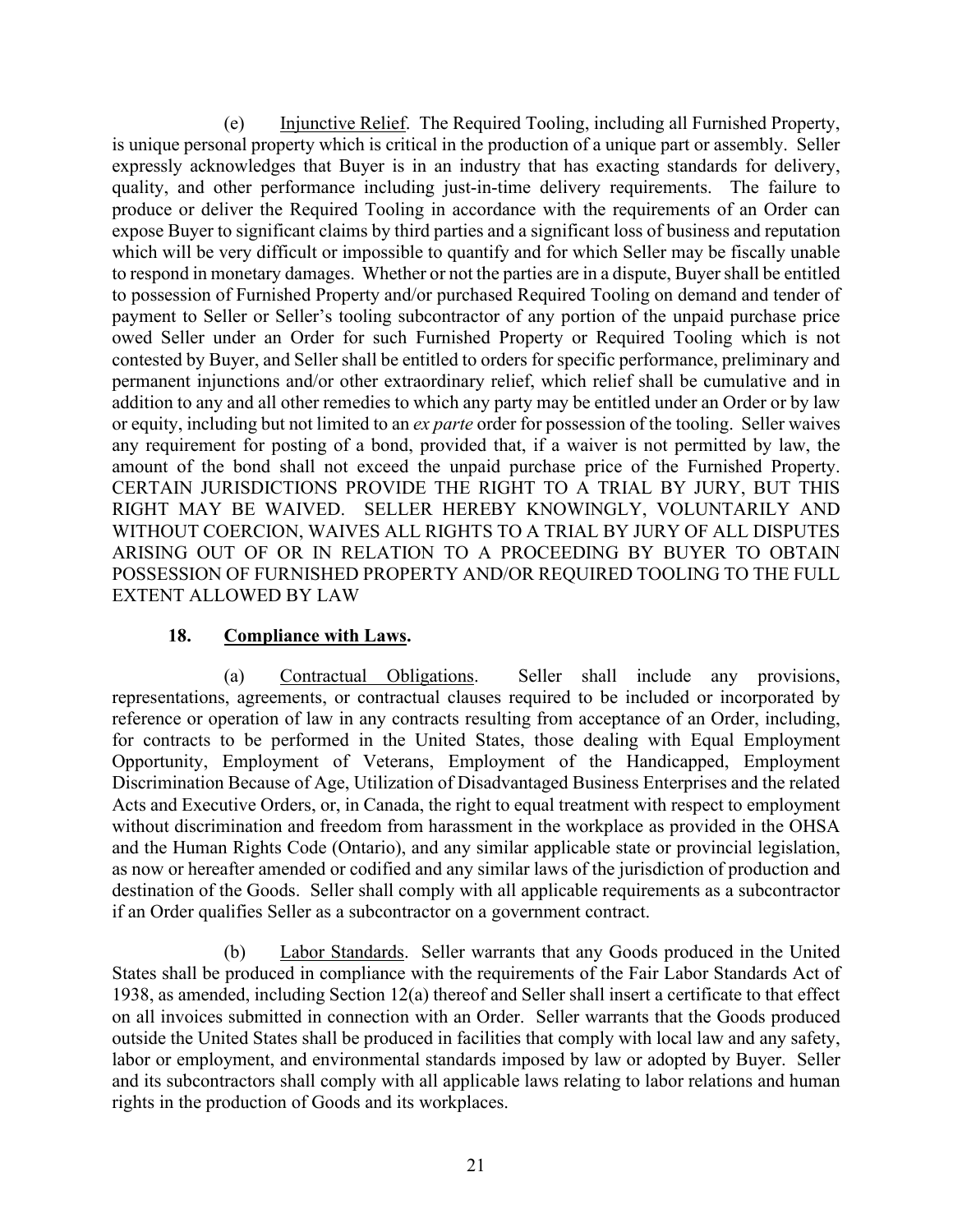(c) Industry Standards and Law. Seller warrants that it shall comply with all applicable industry standards and national, state/provincial and/or local laws, rules, regulations and ordinances/bylaws applicable to the Goods and performance of an Order in the jurisdiction of production and destination of the Goods.

(d) Seller's Import Obligations. To the extent Goods are to be delivered under these or other terms requiring Seller to deliver with duty and taxes paid to the destination country (e.g., DDP), Seller warrants that Buyer will not be a party to the importation of the Goods, that the transaction(s) represented by an Order will be consummated after importation, and that Seller will neither cause nor permit Buyer's name to be shown as "importer of record" on any customs declaration. Seller also warrants that, under DDP terms, it has resident or non-resident importation rights into the destination country with knowledge of the necessary import laws. If Seller is acting as the importer of record into a country for the delivery of Goods to the Buyer or its designee, including any component parts thereof, associated with an Order, Seller shall provide Buyer required documentation and all necessary information for duty drawback purposes.

(e) Conflict Minerals Reporting. Seller warrants that, to its knowledge, no tantalum, tin, tungsten and/or gold ("Conflict Minerals"), contained in any Goods subject to this order, originated from the Democratic Republic of the Congo or an adjoining country, unless the Conflict Minerals were processed by a facility listed as compliant pursuant to the CFSI Conflict-Free Smelter Program. Seller agrees to abide by the terms and conditions in Buyer's Conflict Minerals Policy and any similar policies of Buyer's customers and to communicate to its subsuppliers its own commitment to responsible sourcing and legal compliance. Seller shall cooperate and work with its sub-suppliers to reasonably ensure traceability of Conflict Minerals at least to smelter or refiner level, to maintain and record all Conflict Minerals traceability documentation for five years, and to provide such documentation to Purchaser upon request.

(f) Origin and Content Reporting. Seller shall furnish promptly to Buyer on request any documentation and information necessary in Buyer's determination to establish the country of origin and/or content requirements, including labor value content, of Goods, under any applicable trade agreement, including but not limited to USMCA, or other similar laws, regulations, or customer requests or requirements. Seller shall inform Buyer immediately in writing of any change of origin and/or labor value content of Goods.

## **19. Confidentiality and Intellectual Property.**

(a) Confidentiality. At all times prior to, during and after an Order, Seller shall: (i) maintain the confidentiality of any information disclosed by or on behalf of Buyer or Buyer's customer, including for example only, any technical, process or economic information derived from drawings, specifications, samples and other data furnished by Buyer in connection with an Order, whether or not identified as "confidential" upon disclosure ("Confidential Information"); (ii) not disclose or permit the disclosure of any Confidential Information to any person other than its employees or subcontractors for whom such knowledge is essential for performance of an Order; (iii) not use Confidential Information except for performance of an Order; and (iv) not disclose any of the terms of an Order or any details or characterization of Buyer's performance of an Order. Seller shall immediately notify Buyer of any disclosure of any Confidential Information that is not permitted by these Terms or other misuse of any Confidential Information or breach of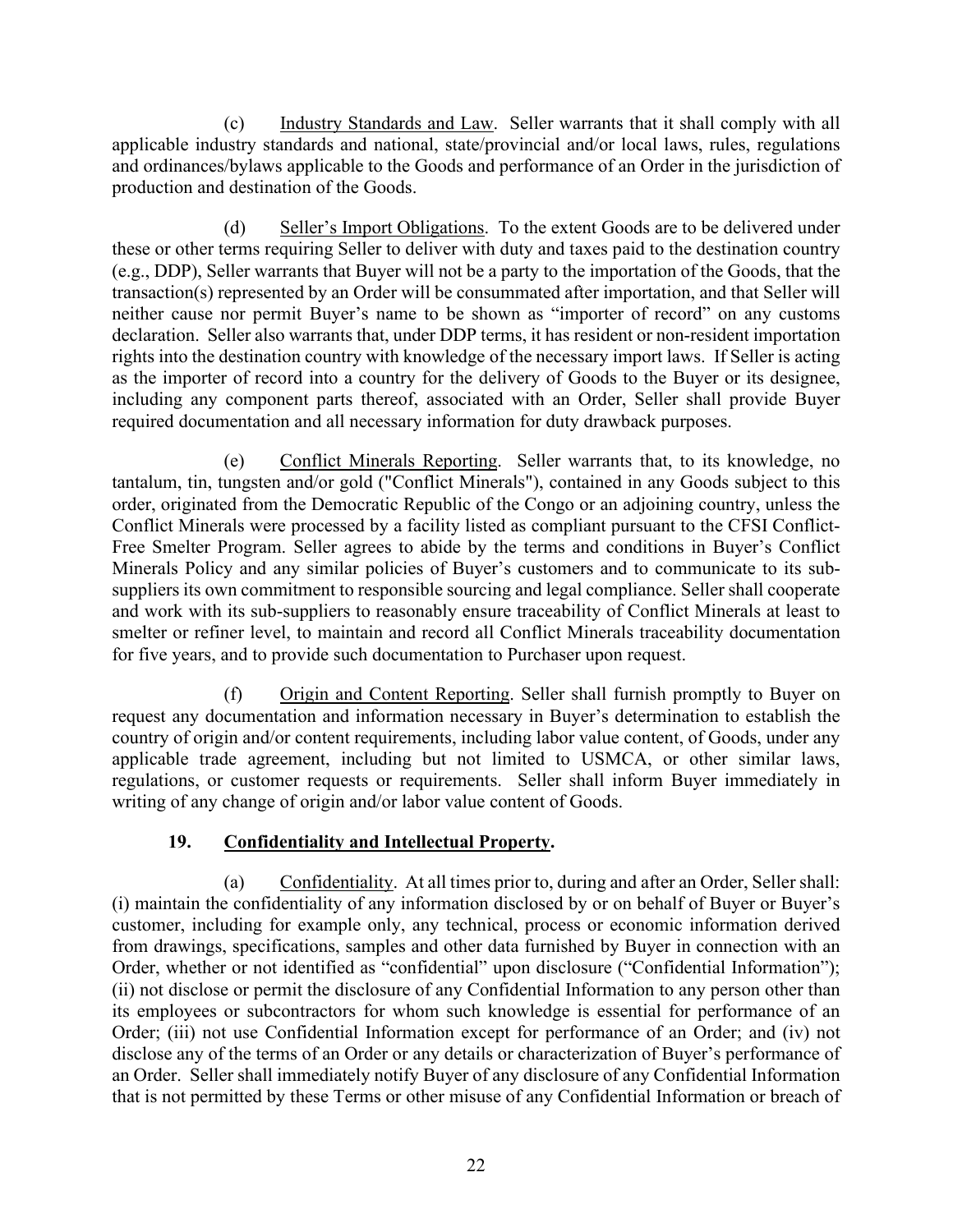these Terms. Except as required for the efficient performance of an Order, Seller shall not: (x) use Confidential Information or make copies or permit copies to be made of Confidential Information without the prior written consent of Buyer; or (y) sell to any third party any products which are constructed with or incorporate Confidential Information obtained by Seller or from reverse engineering of the Goods. If any copies of Confidential Information are made with prior consent, notice referring to the requirements of this Subsection shall be placed on the copies. Without limiting the direct liability of Seller's employees, subcontractors and others who may have received Confidential Information directly or indirectly from Seller, Seller shall be responsible for the improper disclosure or other misuse of Confidential Information by Seller's employees, subcontractors and others obtaining Confidential Information from Seller, and Seller shall immediately take such steps as may be necessary to terminate any continuing improper disclosure or misuse by any of Seller's employees, subcontractors and others of which Seller becomes aware. Seller shall not disclose Buyer's Confidential Information to any third party without Buyer's prior written consent. Buyer makes no representation, condition or warranty of any kind, express or implied, with respect to any Confidential Information. Buyer may, at its sole discretion, elect at any time, by written notice to Seller, to terminate Seller's further use of Confidential Information for any purpose, other than completion of contractual obligations. Upon receipt of such notice, Seller shall, and shall cause Seller's employees, its subcontractors, and others to promptly cease all further use of Confidential Information, return to Buyer all physical materials containing Confidential Information, whether the materials were originally provided by Buyer or copied or otherwise prepared by Seller or any of Seller's employees or subcontractors, and erase or otherwise destroy any Confidential Information kept by Seller or any of Seller's employees or subcontractors in electronic or other non-physical form. Such termination by Buyer shall not affect Seller's continuing obligations in this Subsection. These obligations are in addition to other obligations relating to Confidential Information under other agreements signed by the Parties, but these Terms shall control in the event of any conflict.

(b) Seller's Non-Confidential Information. Any knowledge or information disclosed by Seller or on its behalf to Buyer, its Affiliates or subcontractors, which in any way relates to an Order, shall not, unless otherwise specifically agreed to in writing by Buyer, be deemed confidential or proprietary information, and shall be acquired by Buyer, free from any restrictions (other than restrictions under valid patents), as part of the consideration for an Order, and Buyer may disclose such information.

(c) Indemnification. Seller, at its expense, shall defend, indemnify and hold harmless Buyer and its successors, assigns, customers and users with respect to every claim that may be brought against Buyer or others that use the Goods, for any actual or alleged infringement of any present or future patent, copyright, industrial design right or other proprietary right based on Seller's activity under an Order, or the manufacture, sale or use of the Goods: (i) alone; (ii) in combination by reason of their content, design or structure; or (iii) in combination in accordance with Seller's recommendations. Seller shall investigate and defend or otherwise handle every such claim, and at Buyer's request, assist Buyer in Buyer's investigation, defense or handling of any such claim. Seller shall pay all expenses and damages or settlement amounts that Buyer and others selling Buyer's products or using the Goods of an Order may sustain by reason of each such indemnified claim. If the use or sale of the Goods is enjoined, Seller shall, at its own expense and at Buyer's option, either: (x) procure the right to continue using the Goods; (y) replace the Goods with a non-infringing equivalent; or (z) remove the Goods and refund the purchase price and the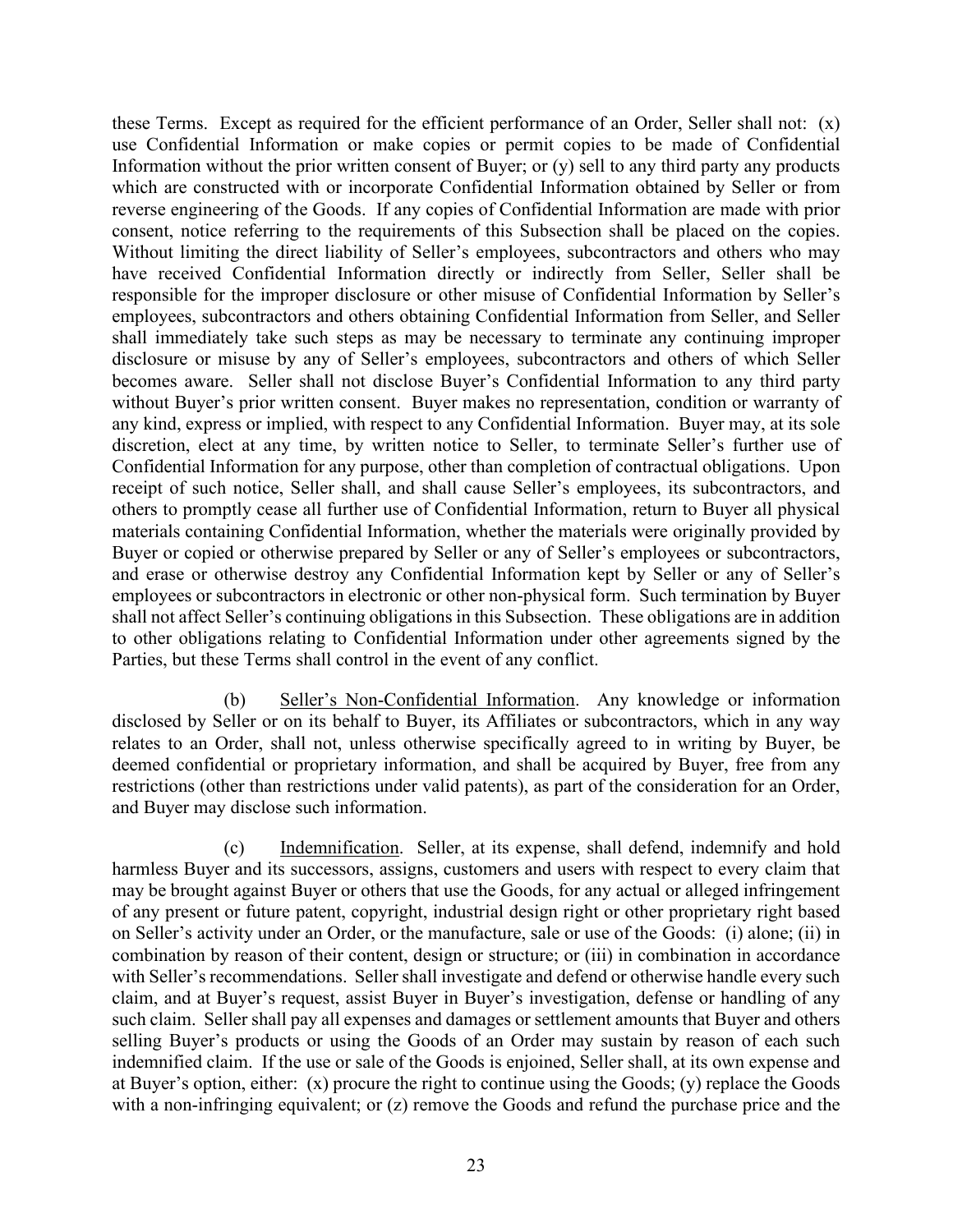transportation and installation costs thereof. Seller's obligations shall apply even though Buyer furnishes all or any portion of the design and specifies all or any portion of the processing used by Seller and, unless Seller provides a non-infringing equivalent acceptable to Buyer and its customer, even if Buyer has notice of a claim of infringement and continues to purchase, use, or resell Seller's Goods.

(d) Specific Disclosures Regarding Patents. Seller shall specifically identify in a writing delivered to Buyer prior to any shipment, all components, processes, tooling or equipment used in the production of the Goods that are subject to any patent of Seller or third party. Seller shall obtain from third parties for the benefit of Seller, Buyer and Buyer's subcontractors and customers, any rights necessary to make, use and sell the Goods and otherwise to comply with an Order.

(e) Restrictions on Seller's Sale Activities. Except for sale to Buyer, Seller shall not manufacture or sell any product which uses the design or the product model numbers or other designation of the Goods sold under an Order or any product which is produced with the Furnished Property owned by Buyer or its customer used to produce the Goods. Seller shall not sell, attempt to sell, or assist a third party in any way in its attempted sale of any personal property or services to a customer which would replace or reduce any supply by Buyer to a customer of the Goods separately or as a component of an assembly.

(f) Ownership of Background and Developed IP. Each Party shall retain exclusive ownership of all patents, patent applications, inventions, developments, trade secrets, ideas, improvements and other intellectual property rights (hereinafter called "Intellectual Property") which were its property prior to the date of an Order ("Background IP"), provided that Seller hereby grants to Buyer a worldwide, nonexclusive, sublicensable (including to Buyer's customer(s) under an Order), nontransferable and irrevocable during the term of an Order license to use, sell, offer to sell, practice, import, export, distribute, reproduce, modify, make, have made, prepare derivative works from, display, and perform all Background IP in connection with the Goods. Any Intellectual Property which is conceived, reduced to practice, discovered, invented, and/or developed in the performance of an Order, either by a party alone or jointly with others, shall be owned exclusively by Buyer. Upon request, Seller shall sign all documents and otherwise cooperate with Buyer as necessary to assign, confirm and perfect the exclusive ownership of all such Intellectual Property rights. If any of the developed Intellectual Property is not transferable according to applicable law, Seller shall, if necessary, obtain and grant to Buyer all rights for the unrestricted exploitation and usage of such Intellectual Property.

(g) Software Rights. When Goods include computer programs, including, where applicable, object code (including microcode) and source code, and any enhancements, modifications, updates or releases relating thereto ("Software"), Seller shall obtain and provide to Buyer unrestricted usage rights, which shall be freely transferable, and shall provide Buyer with all documentation related to the Software, including user manuals, specifications, technical manuals and supporting materials, developed documents, and other printed or electronic information. No portion of the Software delivered to Buyer will contain any undisclosed features or any "back door," "time bomb," "Trojan horse," "worm," "drop dead device," "virus," or other computer software routines or hardware components designed to (i) permit access or unauthorized use of either the Software or Buyer's computer systems, (ii) disable, damage or erase the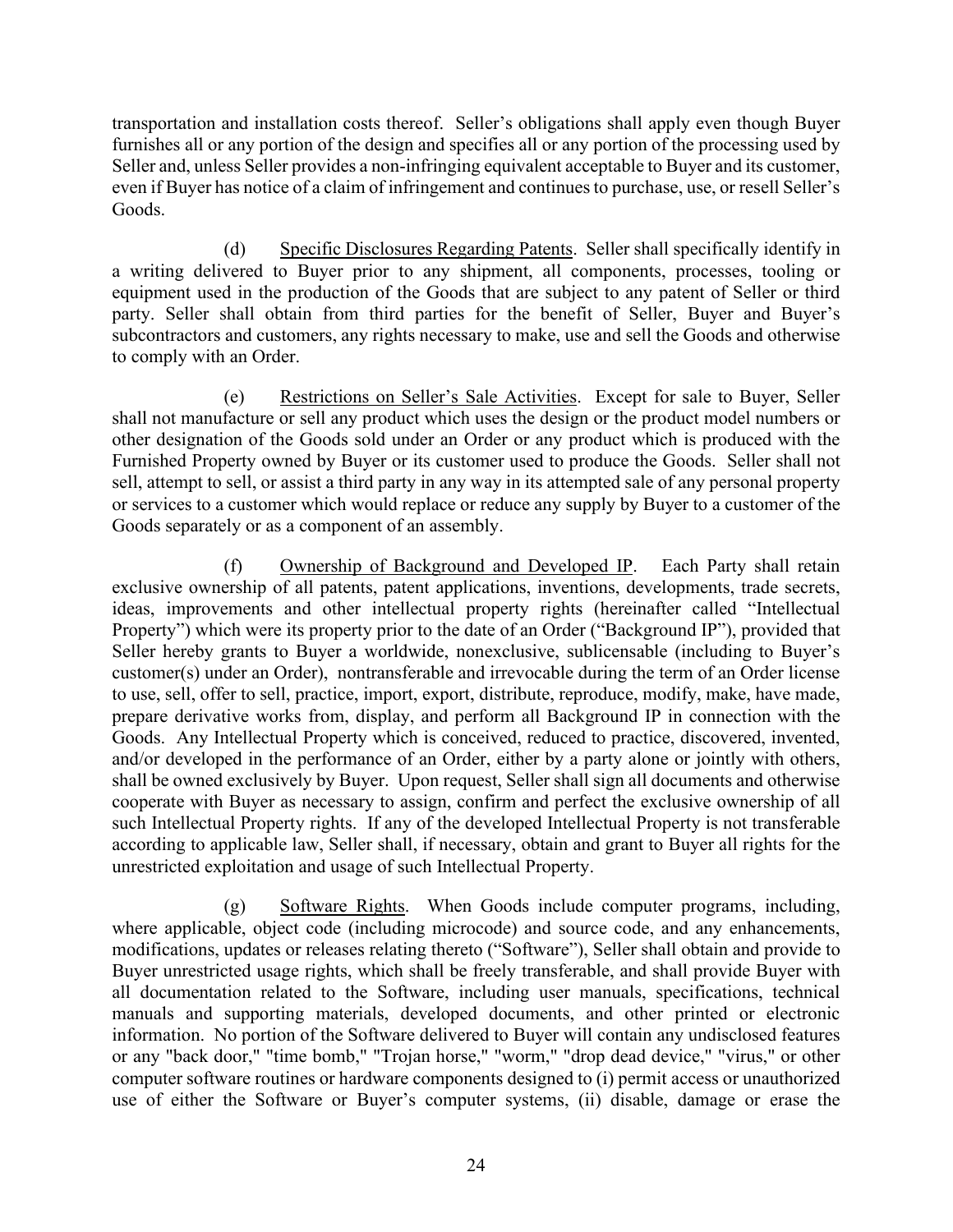Developed Software or data, or (iii) perform any other such actions, and the Software shall not contain preprogrammed preventative routines or similar devices which prevent Buyer from exercising the rights granted under an Order and/or from utilizing the Software for the purpose for which it was designed.

**20. Assignment, Subcontracting and Replacement Orders.** Assignment by Seller of an Order or any interest therein, or any payment due or to become due to Seller, without the prior written consent of Buyer, shall be void and not binding on Buyer. Subcontracting any part of an Order without the prior written consent of Buyer is prohibited. Buyer shall not be obligated to any subcontractor for the product or services of any subcontractor whether or not Buyer has consented to or designated a subcontractor. Buyer may, however, pay the claim of any subcontractor on an Order if in Buyer's reasonable judgment such monies are owed, Seller has failed to make payment, and payment is required for the subcontractor to continue to perform. Seller shall immediately reimburse Buyer for any such payments. Approval of a subcontractor is not a release or waiver of any obligation of Seller or right of Buyer. Subcontracts related to Seller's performance under an Order shall automatically be for the benefit of Buyer without obligating Buyer. Seller is responsible for all actions or inactions of any subcontractor and shall bind its subcontractors for the benefit of Seller and Buyer to perform its obligations under these Terms.

### **21. Security and Solvency.**

(a) Security Interest. Seller grants to Buyer a security interest ("Security Interest") in the materials, components, contracts, intellectual property, and all other property and any proceeds thereof that may be acquired or allocated by Seller for use in the design, acquisition, assembly, and manufacture of the Goods, including Required Tooling and Furnished Property and in the completed Goods ("Collateral") to secure Seller's return of any deposits and Seller's performance of other obligations under an Order. The Security Interest attaches at the time the Collateral is identified to an Order. The Collateral constitutes and will constitute continuing security for the performance of Seller's obligations under an Order including the obligation of Seller to repay to Buyer all monies paid on an Order if Seller defaults under an Order. Seller shall cooperate with Buyer and provide documents reasonably requested by Buyer, to enable Buyer to confirm, create and perfect the Security Interest. Seller grants Buyer an irrevocable power of attorney coupled with an interest to execute and file such documents. All Collateral shall be marked, tagged, or otherwise identified by Seller as being subject to the Security Interest. Buyer may inspect the Collateral during Seller's normal business hours. Seller shall insure and maintain the Collateral for the benefit of Seller and Buyer.

(b) Seller's Financial Information. Upon request by Buyer, Seller shall promptly deliver to Buyer financial and other information Buyer may reasonably require to demonstrate that Seller will be able to perform its obligations under an Order (including but not limited to financial statements and balance sheets).

(c) Seller's Representation of Solvency. Seller represents and warrants to Buyer as of the date of each Order (which representations and warranties shall be deemed repeated as of the date of Seller's acceptance of each Release under an Order and at the time of each delivery under an Order): (i) that it is solvent and is paying all debts as they become due; (ii) that it is in compliance with all of its loan covenants and other obligations; (iii) that all financial information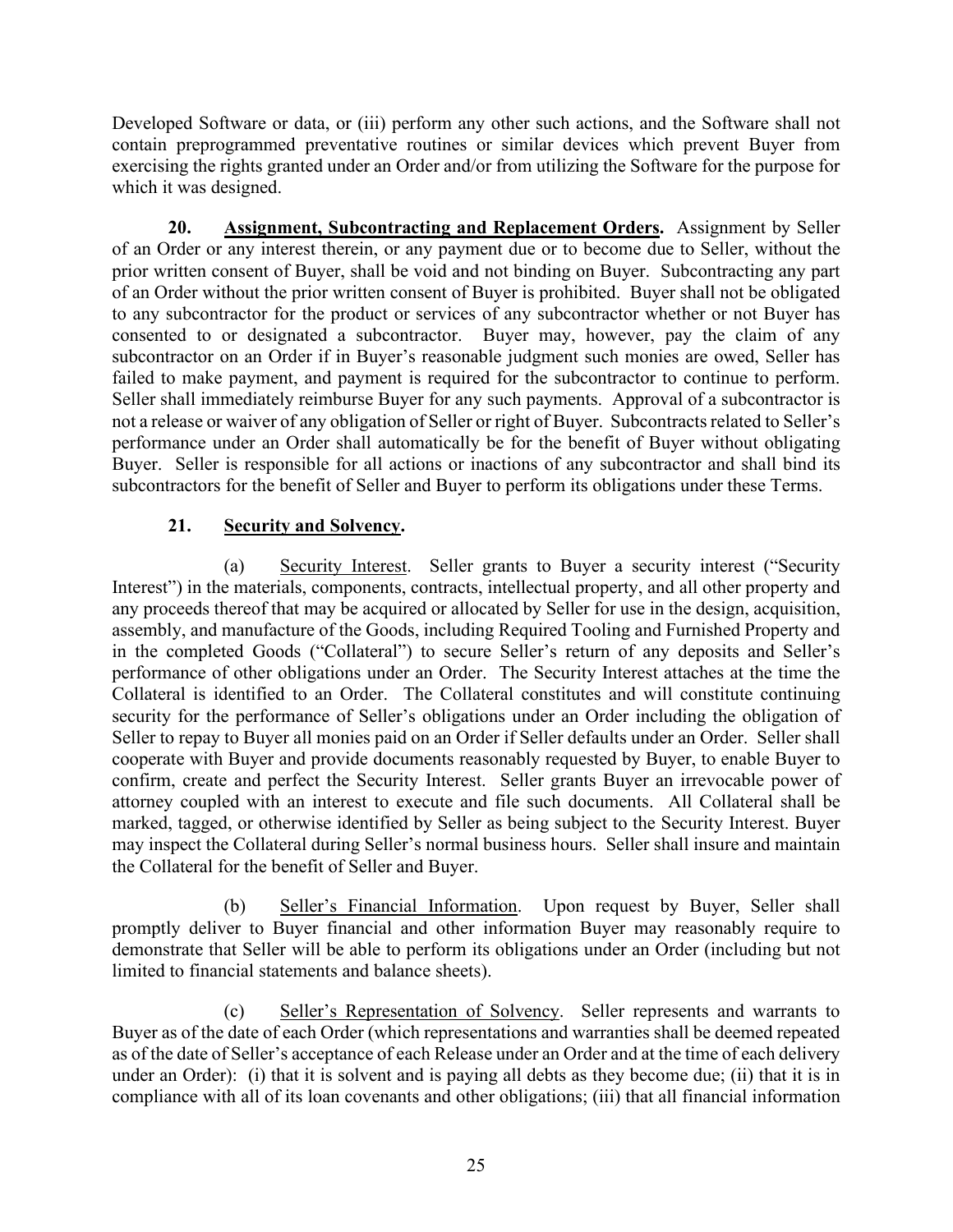provided by Seller to Buyer concerning Seller is true and accurate; (iv) that such financial information fairly represents Seller's financial condition; and (v) that all such financial statements of Seller have been prepared in accordance with generally accepted accounting principles, uniformly and consistently applied. On Buyer's request, Seller shall provide to Buyer annually or as otherwise required by Buyer a written report from an independent financial reporting company acceptable to Seller evaluating Buyer's financial stability and ability to perform an Order. Seller shall provide full cooperation and access to all records and financial personnel to facilitate any such reviews. Seller shall provide Buyer notice in writing if Seller becomes insolvent.

**22. Audit and Examination Rights.** Seller shall maintain general records relating to an Order for a period of not less than ten years after completion of final delivery of Goods pursuant to that Order or for any longer periods which may be required by applicable law. Seller shall maintain records of all purchasing, costing, quoting, manufacture, testing and inspection of or related to the Goods and/or an Order during the performance of an Order and for such longer periods as may be specified in an Order, but not less than ten years after the last delivery of the Goods to Buyer or as required by law. Buyer or its authorized agents and representatives shall have the right at any time during normal business hours of Seller and with one day's prior notice to audit records and to examine facilities, Goods, Furnished Property, Required Tooling, materials, and equipment. If any such audit or examination discloses any inaccurate information, including any overpayment by Buyer to Seller, Seller shall pay Buyer, within 14 days after receipt of notice from Buyer, the amount of any overpayment, with interest at the prime rate then charged by Buyer's bank (expressed as an annual interest rate) plus 4%, plus Buyer's cost incurred in connection with such audit, examination and/or collection activities, including but not limited to actual and reasonable attorney and accounting fees and other costs. Seller shall obtain from its suppliers and subcontractors the same audit and examination rights for the benefit of Buyer.

**23. Force Majeure.** Neither Buyer nor Seller shall be liable for a delay or failure to perform directly attributable to a force majeure event, provided that the party seeking to claim this protection must give written notice of the occurrence of a force majeure event and of the possible delay or non-performance caused by it as soon as reasonably practicable after learning of it. A force majeure event is a cause or event that is beyond the reasonable control of a party and that is not attributable to its fault or failure to exercise due care, including, without limitation, acts of God, war, warlike conditions, blockade, embargoes, riots, governmental restriction, labor disturbances (other than those to Seller's own work force that could have been avoided), epidemics, pandemics, quarantine, flood, earthquake, or fire/explosion not caused by a party's negligence. Delays or non-performance of a subcontractor or supplier of a party are force majeure events only if and only to the extent that the subcontractor or supplier's delay or non-performance is itself attributable to a force majeure event. Force majeure events do not include any failure to comply with applicable law or to take actions that are reasonably necessary to prepare for any event of which public notice has been given, nor does any change in cost of materials, components or services to Seller based on any factor, including market conditions, shortages, supplier actions or omissions, labor disruptions, or contract disputes, constitute a force majeure event. Existence and notice of a force majeure event does not limit Buyer's right to terminate for delay or nonperformance, but Seller shall not be liable for damages except as specifically provided. Upon notice, Seller may be required to use alternative means of performance, at Seller's cost, including shipping by different means or procuring substitute materials. In the event that Seller's ability to perform is only partially impacted by a force majeure event, such that allocation between Buyer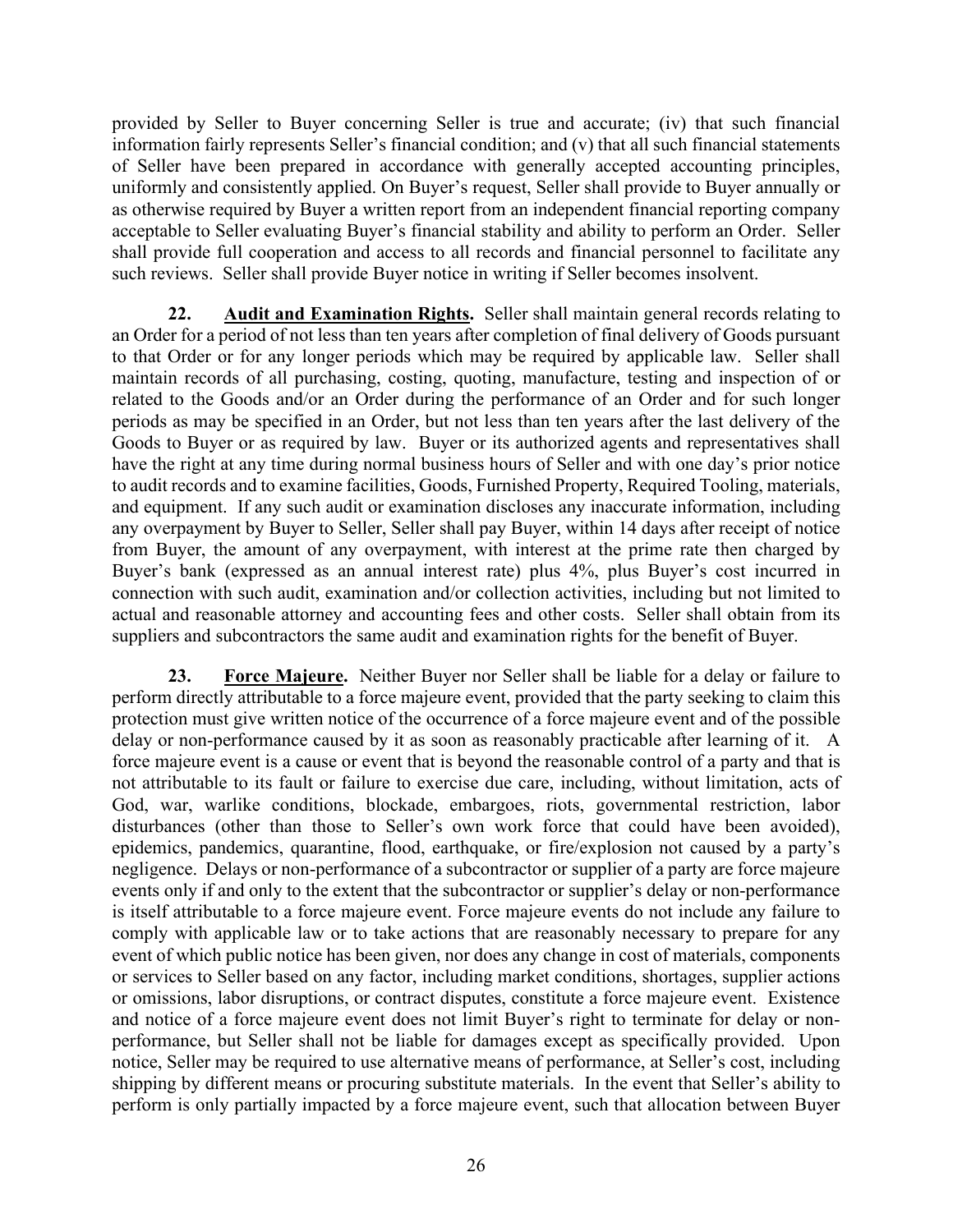and Seller's other customers is necessary, Seller shall supply Buyer before it supplies any other regular customers who did not have outstanding contracts or orders at the time of the force majeure event and before it supplies its own requirements. Seller shall resolve any open issues or options regarding allocation in favor of Buyer. Seller and Buyer shall share information, confer, seek agreement and otherwise act cooperatively to avoid or mitigate the effects of the force majeure event. Buyer may at its option acquire possession of all finished Goods, work in process and raw materials produced or acquired for the work under an Order, and it also may acquire substitute goods from other suppliers for the duration of the force majeure event and for a reasonable time after, and it may reduce accordingly any quantity of Goods ordered from Seller under an outstanding Release.

### **24. Cybersecurity.**

(a) Enterprise Cybersecurity. Seller must: (i) maintain reasonable, risk-based cybersecurity programs, supported by appropriate technical and operational measures including policies and procedures, to protect the confidentiality, integrity, and availability of Confidential Information, prevent disruption of the supply of Goods, and respond in a timely and effective manner to any cybersecurity incident that may compromise any Confidential Information or disrupt supply of Goods; (ii) promptly, but no more than 48 hours subsequent to the Supplier's first knowledge of the incident, notify the Buyer of any attempted or actual unauthorized possession, access, use, or knowledge of the Buyer's Confidential Information by any person or entity that may become known or suspected by Supplier, including furnishing full details of the attempted or actual unauthorized possession, access, use, or knowledge, with updates as new information becomes known; (iii) adopt other reasonable cybersecurity measures identified by Seller or Buyer; and (iv) upon request, at Seller's expense, demonstrate compliance through a third-party audit or other reasonable measure agreed upon by the Buyer.

(b) Goods Cybersecurity. Seller must maintain a reasonable, risk-based program, supported by appropriate technical and operational measures including policies and procedures, to ensure the cybersecurity of any Goods that include software, hardware, or other electrical components. Seller's Goods cybersecurity program must provide for security by design, vulnerability management, governance, and any additional elements identified by Buyer in a manner consistent with industry best practices, including but not limited to ISO/SAE 21434.

(c) Supply Chain Cybersecurity. Seller shall ensure its subcontractors and suppliers are contractually bound to comply with the provisions of this Section.

## **25. Applicable Law, Waiver of Liens and Sovereignty.**

(a) Applicable Law. An Order is to be construed and enforced according to the laws of the United States of America and the State of Michigan, including the Uniform Commercial Code and excluding the provisions of the United Nations Convention on Contracts for the International Sale of Goods (CISG) and any choice of law provisions that require application of any other law, provided that Buyer may elect to apply the law of its domicile, for Orders issued outside of North America.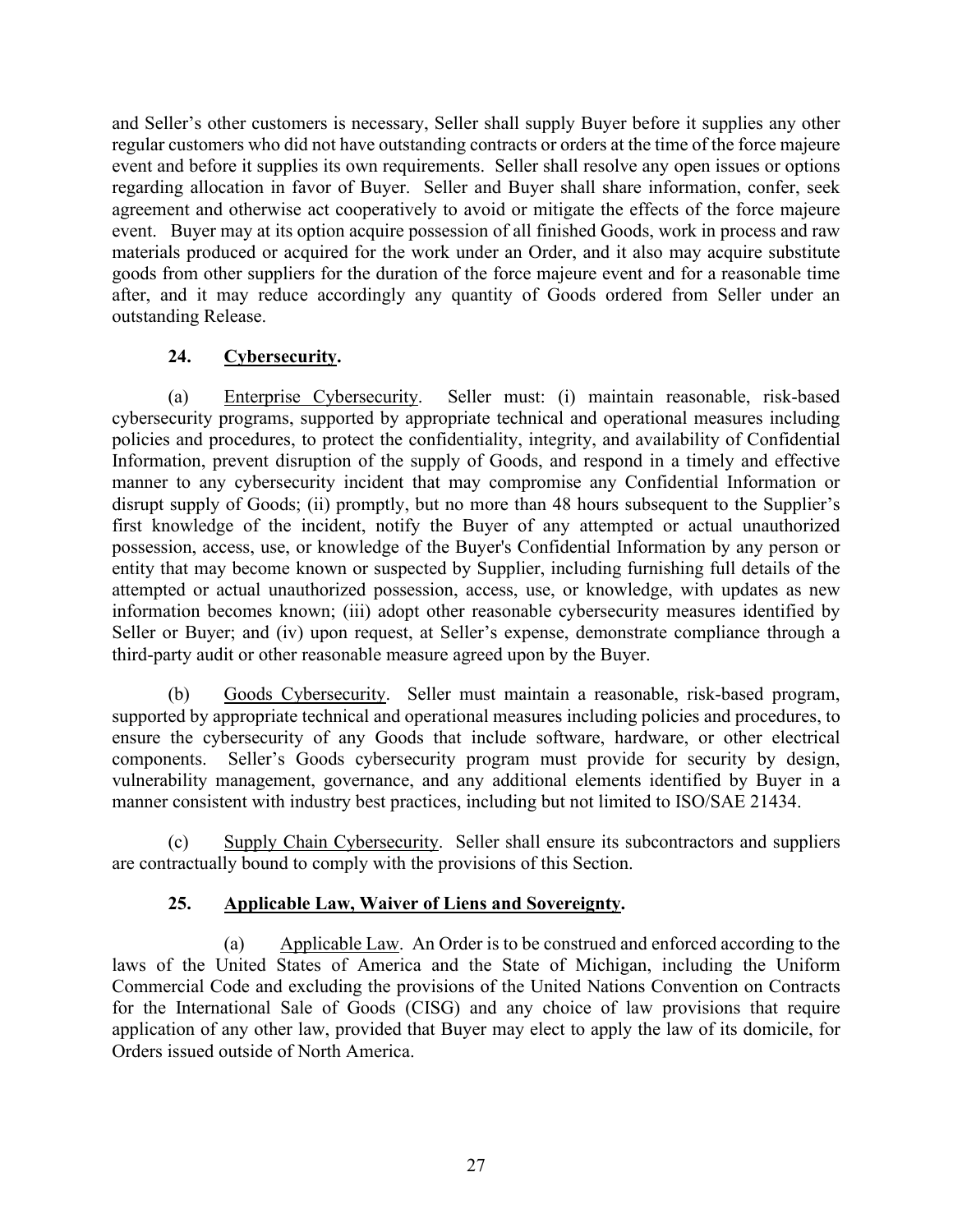(b) Liens. Seller warrants that no lien shall be filed by Seller or anyone claiming under or through Seller against Buyer, the Goods, the Furnished Property, the site for delivery or installation of the Goods, or Buyer's customer, for materials, labor, services, equipment or goods furnished as part of the Goods or Furnished Property. Seller waives any right it may have pertaining to, and agrees not to file or otherwise assert or prosecute or suffer or permit, any mechanic's, storage, materialman's, or other type of liens to be filed or continued against any property of Buyer. Seller shall insert the prior sentence in any lower tier subcontract or purchase order for labor, equipment or materials furnished. If any such lien shall be filed by Seller's direct subcontractor, or any of its lower tier subcontractors, Seller shall take any and all steps necessary for the immediate release and discharge of such lien, in the manner required by applicable law, upon demand by Buyer. Seller shall secure and furnish to Buyer and its customer, upon request, a waiver of lien from each subcontractor under it.

(c) Joinder. If a Claim arises under or related to an Order or the furnishing of Goods by Seller to Buyer, by or against Seller, which is related to a similar claim by or against Seller in another litigation or in an arbitration, Seller irrevocably consents on the request of Buyer to the resolution of such claims arising under or related to an Order by or against Seller in such litigation or arbitration, which shall be binding on the parties and enforceable in a court of record, provided such joinder is permitted by the applicable procedural law and/or rules of arbitration.

(d) Service of Process. If Seller does not maintain a registered agent or office in the state, province, or country of issuance of an Order, including Michigan and Tennessee, Seller shall appoint a service agent domiciled in the state, province, or country of issuance of the Order to receive process in any proceeding arising under or related to an Order, agreement, or these Terms.

(e) Limitations of Actions. No claims against Buyer can be brought or maintained unless initiated in the proper forum provided herein or in an applicable Supplement within one year of the date in which the claim accrued, as determined under the UCC.

**26. Arbitration.** If both parties agree in writing, or if Buyer elects, any controversy or Claim arising out of or relating to these Terms or an Order, shall be settled by arbitration before one arbitrator in accordance with the Commercial Arbitration Rules of the American Arbitration Association. The arbitration shall be held in Wayne County or Oakland County, Michigan. In rendering an award, the arbitrators are bound by the terms of an Order and must apply the substantive law of Michigan other than its principles of choice of law. If the controversy or Claim involves a common issue of fact or law in another arbitration procedure involving the same or different parties, Seller consents to a joinder of all relevant proceedings if requested by Buyer. Each party has the right before or during the arbitration to seek and obtain from the appropriate court provisional remedies such as attachment, claim and delivery, preliminary injunction, replevin, etc., to avoid irreparable harm, maintain the status quo or preserve the subject matter of the arbitration. All expenses and fees of the arbitration, including the opposing party's attorney fees, shall be borne by the losing party as determined by the arbitration panel and included in the arbitration award. Each party shall advance 50% of the expenses and fees as invoiced by the arbitration organization. The award may be enforced in any circuit court or other court of competent jurisdiction. The arbitration proceedings and award shall be confidential.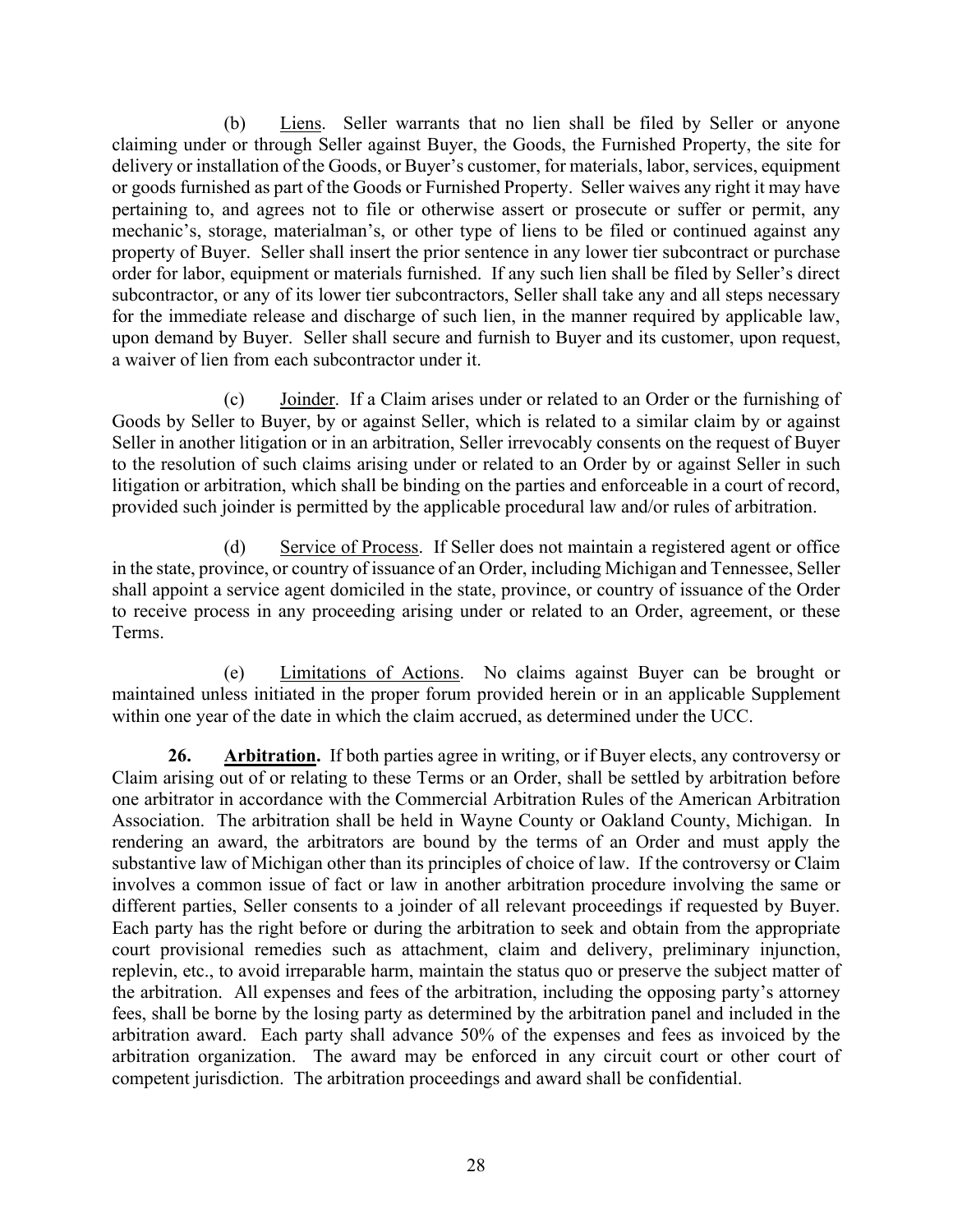**27. Publicity.** Without obtaining the prior written consent of Buyer, Seller shall not in any manner advertise or publish the fact that Seller has contracted to furnish Goods to Buyer (or Buyer's customers), or use any trademark or trade name of Buyer (or Buyer's customers) in Seller's advertising or promotional materials. Seller shall not disclose or imply in its marketing that any of Seller's other products are equivalent to the Goods purchased by Buyer.

**28. Ethical Standards.** Seller shall not: (i) give or offer to give any gift or benefit to Buyer's employees; (ii) solicit or accept any information, data, services, equipment or commitment from Buyer's employees unless it is (a) required under a contract between Buyer and Seller, (b) made pursuant to a written disclosure agreement between Buyer and Seller, or (c) specifically authorized in writing by an officer or Buyer; (iii) solicit or accept favoritism from Buyer's employees; (iv) enter into any outside business relationship with Buyer's employees or suppliers without full disclosure to and prior approval of Buyer's management; or (v) provide to or accept from suppliers any information regarding Buyer or its business. For the purposes of this Section: "employee" includes members of the employee's immediate family and household, plus any other person who is attempting to benefit from his or her relationship to the employee; "Seller" includes all employees and agents of Seller; "gift or benefit" includes money, goods, services, discounts, favors and the like in any form but excluding items with a value of \$200.00 or less; "supplier" includes prospective, current and past suppliers; and "favoritism" means partiality in promoting the interest of Seller over that of other suppliers. Any breach by Seller of its obligations under this Section shall constitute a material default by Seller of every contract and Order with Buyer and may further result in Seller's debarment from doing business with Buyer.

**29. Payments to Third Party Representatives**. Seller represents and warrants that Seller has not and will not pay any third parties any commissions, fees, or other compensation for acquiring or attempting to acquire an Order without providing Buyer with written notice thereof at the time an Order is solicited and all such payments shall not violate any applicable anti-corruption law, including, but not limited to, the United States Federal Corrupt Practices Act, the United Kingdom Anti-Bribery Act, the Canadian Corruption of Foreign Public Officials Act, and any similar law of any jurisdiction.

**30. Entire Agreement and Modifications.** An Order is intended by the parties as a complete and exclusive statement of the terms of their agreement. It supersedes all prior agreements, written or oral. There are no understandings, inducements, commitments, conditions, representations or warranties of any kind, whether direct, indirect, collateral, express or implied, oral or written, to Seller from or on behalf of Buyer other than as contained in these Terms or in an Order. No course of prior dealings between the parties and no usage of the trade may be used by Seller to supplement or explain any term used in an Order. All modifications must be in a writing signed by Seller and Buyer, except as otherwise provided in an Order.

**31. Waiver.** The failure of either party at any time to require performance by the other party of any provision of an Order shall in no way affect the right to require such performance at any time thereafter, nor shall the waiver by either party of a breach of any provision of an Order constitute a waiver of any succeeding breach of the same or any other provision. Payment or performance by Buyer shall not constitute a waiver of any breach, right or remedy.